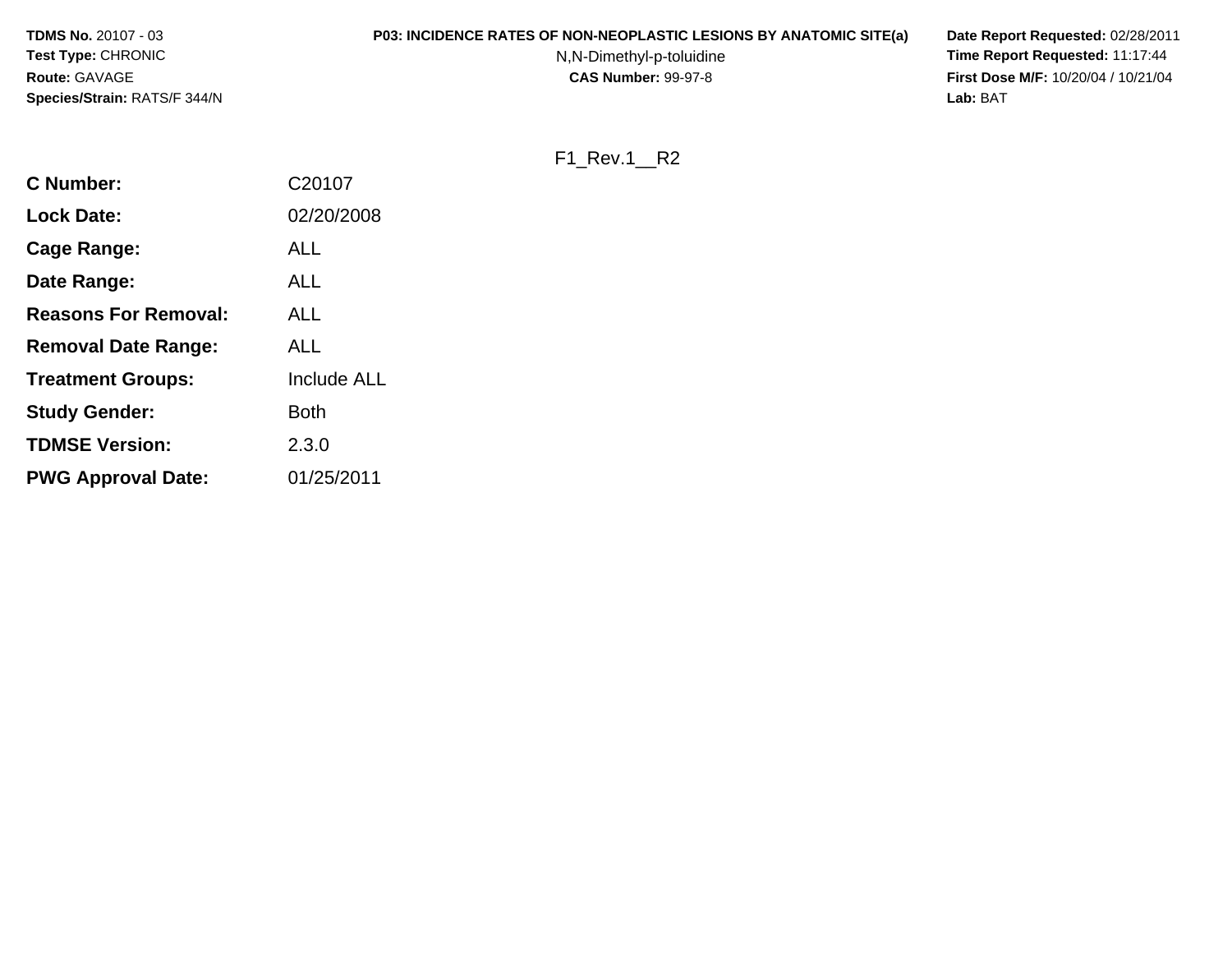**Route:** GAVAGE

**Test Type:** CHRONIC

**Species/Strain:** RATS/F 344/N

## **P03: INCIDENCE RATES OF NON-NEOPLASTIC LESIONS BY ANATOMIC SITE(a) Date Report Requested:** 02/28/2011

N,N-Dimethyl-p-toluidine

 **Time Report Requested:** 11:17:44 **First Dose M/F:** 10/20/04 / 10/21/04<br>**Lab:** BAT **Lab:** BAT

| <b>FISCHER 344 RATS MALE</b>            | 0 MG/KG      | 6 MG/KG      | 20 MG/KG                | 60 MG/KG       |  |
|-----------------------------------------|--------------|--------------|-------------------------|----------------|--|
| <b>Disposition Summary</b>              |              |              |                         |                |  |
| <b>Animals Initially In Study</b>       | 50           | 50           | 50                      | 50             |  |
| <b>Early Deaths</b>                     |              |              |                         |                |  |
| <b>Dosing Accident</b>                  |              | $\mathbf{1}$ | $\blacktriangleleft$    | $\mathbf 3$    |  |
| <b>Moribund Sacrifice</b>               | 11           | $\bf 7$      | 11                      | $\overline{7}$ |  |
| <b>Natural Death</b>                    | $\mathbf{2}$ | 5            | $\overline{\mathbf{r}}$ | 19             |  |
| <b>Survivors</b>                        |              |              |                         |                |  |
| <b>Terminal Sacrifice</b>               | 37           | 37           | 31                      | 21             |  |
| <b>Animals Examined Microscopically</b> | 50           | 50           | 50                      | 50             |  |
| <b>ALIMENTARY SYSTEM</b>                |              |              |                         |                |  |
| Esophagus                               | (50)         | (50)         | (50)                    | (50)           |  |
| Foreign Body                            |              |              | 1(2%)                   |                |  |
| Inflammation                            |              |              |                         | $1(2\%)$       |  |
| Perforation                             |              |              | 1(2%)                   | 2(4%)          |  |
| Periesophageal Tissue, Inflammation     |              |              |                         | 1(2%)          |  |
| Intestine Large, Cecum                  | (50)         | (50)         | (50)                    | (50)           |  |
| Intestine Large, Colon                  | (50)         | (50)         | (50)                    | (50)           |  |
| Parasite Metazoan                       | 1(2%)        | 2(4%)        | 1(2%)                   |                |  |
| Intestine Large, Rectum                 | (50)         | (50)         | (50)                    | (50)           |  |
| Parasite Metazoan                       | 3(6%)        | 5 (10%)      | 2(4%)                   | 3(6%)          |  |
| Intestine Small, Duodenum               | (50)         | (50)         | (50)                    | (50)           |  |
| Inflammation, Chronic Active            |              |              | 1(2%)                   |                |  |
| Intestine Small, Ileum                  | (50)         | (50)         | (50)                    | (50)           |  |
| Parasite Metazoan                       |              |              | 1(2%)                   |                |  |
| Intestine Small, Jejunum                | (50)         | (50)         | (50)                    | (50)           |  |
| Liver                                   | (50)         | (50)         | (50)                    | (50)           |  |
| Angiectasis                             | 1(2%)        |              |                         |                |  |
| <b>Basophilic Focus</b>                 | 28 (56%)     | 6 (12%)      |                         | 3(6%)          |  |
| <b>Clear Cell Focus</b>                 | 30 (60%)     | 36 (72%)     | 26 (52%)                | 35 (70%)       |  |
| Congestion                              | 1(2%)        |              |                         |                |  |
| Degeneration, Cystic                    | 4(8%)        | 10 (20%)     | 9(18%)                  | 17 (34%)       |  |
| Eosinophilic Focus                      | 11 (22%)     | 21 (42%)     | 21 (42%)                | 29 (58%)       |  |
| Fatty Change, Focal                     | 6 (12%)      | 2(4%)        | 3(6%)                   | 9(18%)         |  |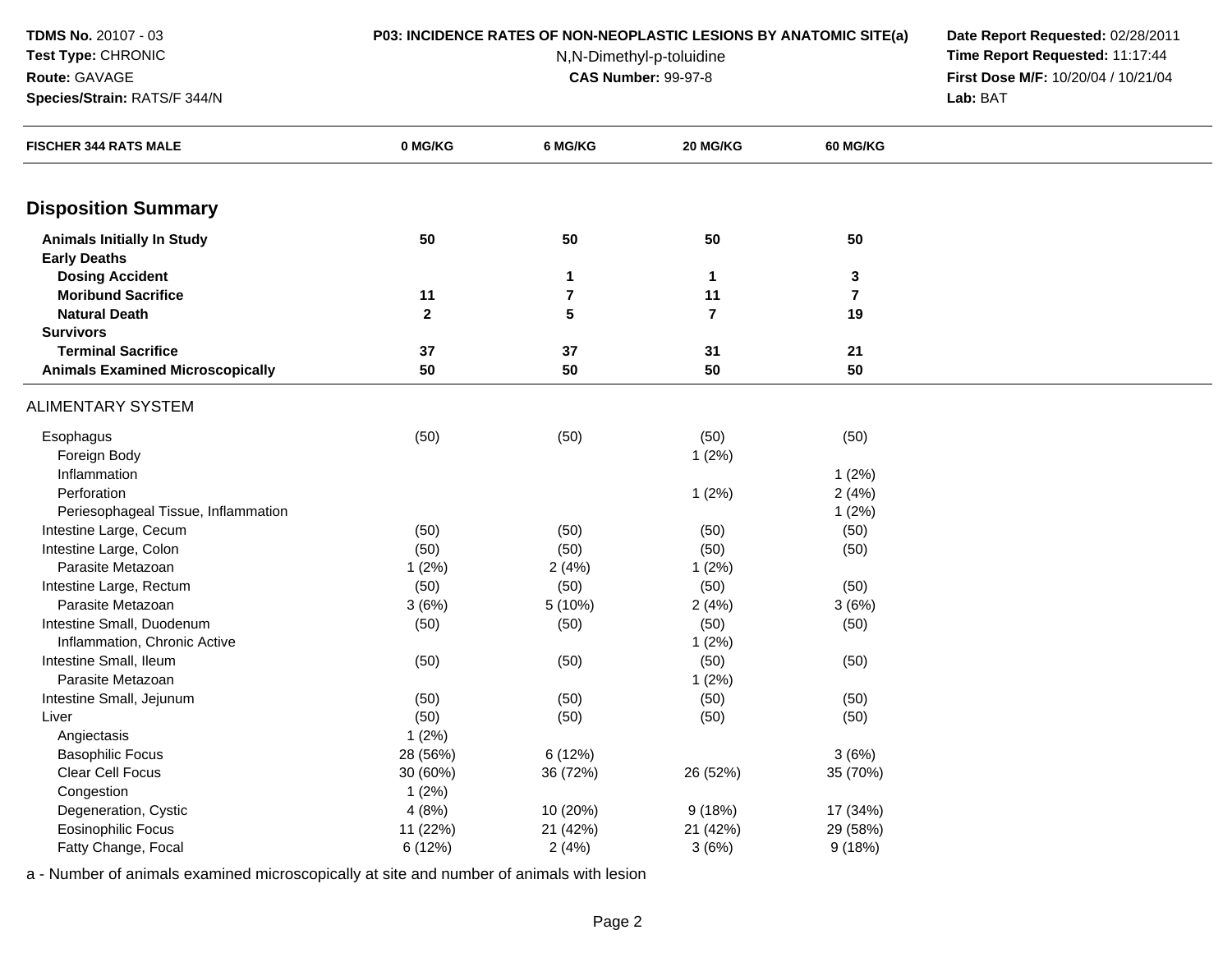## **Test Type:** CHRONIC

#### **Route:** GAVAGE

**Species/Strain:** RATS/F 344/N

## **P03: INCIDENCE RATES OF NON-NEOPLASTIC LESIONS BY ANATOMIC SITE(a) Date Report Requested:** 02/28/2011

N,N-Dimethyl-p-toluidine

 **Time Report Requested:** 11:17:44 **First Dose M/F:** 10/20/04 / 10/21/04<br>**Lab:** BAT **Lab:** BAT

| <b>FISCHER 344 RATS MALE</b>            | 0 MG/KG  | 6 MG/KG  | 20 MG/KG | <b>60 MG/KG</b> |  |
|-----------------------------------------|----------|----------|----------|-----------------|--|
| Fatty Change, Diffuse                   | 1(2%)    | 8 (16%)  | 5 (10%)  | 5(10%)          |  |
| Hematopoietic Cell Proliferation        | 1(2%)    |          | 1(2%)    | 1(2%)           |  |
| Hemorrhage                              | 1(2%)    |          |          |                 |  |
| Hepatodiaphragmatic Nodule              | 8 (16%)  | 1(2%)    |          | 3(6%)           |  |
| Inflammation                            | 40 (80%) | 46 (92%) | 42 (84%) | 44 (88%)        |  |
| <b>Mixed Cell Focus</b>                 |          |          |          | 35 (70%)        |  |
|                                         | 18 (36%) | 17 (34%) | 17 (34%) |                 |  |
| Vacuolization Cytoplasmic               |          | 1(2%)    | 3(6%)    | 1(2%)           |  |
| Bile Duct, Cyst                         |          | 1(2%)    | 3(6%)    |                 |  |
| Bile Duct, Fibrosis                     | 21 (42%) | 27 (54%) | 41 (82%) | 42 (84%)        |  |
| Bile Duct, Hyperplasia                  | 40 (80%) | 42 (84%) | 44 (88%) | 44 (88%)        |  |
| Hepatocyte, Hypertrophy                 |          |          | 6 (12%)  | 31 (62%)        |  |
| Hepatocyte, Necrosis                    | 2(4%)    |          | 2(4%)    | 1(2%)           |  |
| Oval Cell, Hyperplasia                  |          |          | 2(4%)    | 2(4%)           |  |
| Mesentery                               | (7)      | (5)      | (2)      | (1)             |  |
| Fat, Necrosis                           | 7 (100%) | 5 (100%) | 1 (50%)  | 1 (100%)        |  |
| Pancreas                                | (50)     | (50)     | (50)     | (50)            |  |
| <b>Basophilic Focus</b>                 | 1(2%)    |          |          |                 |  |
| Cyst                                    | 2(4%)    | 4(8%)    | 6 (12%)  | 2(4%)           |  |
| Hyperplasia                             |          | 1(2%)    |          |                 |  |
| Infiltration Cellular, Mononuclear Cell | 16 (32%) | 14 (28%) | 16 (32%) | 20 (40%)        |  |
| Lipomatosis                             |          |          | 1(2%)    |                 |  |
| Metaplasia, Hepatocyte                  |          |          |          | 1(2%)           |  |
| Acinus, Atrophy                         | 21 (42%) | 20 (40%) | 17 (34%) | 12 (24%)        |  |
| Acinus, Hyperplasia                     | 2(4%)    | 2(4%)    | 1(2%)    |                 |  |
| Salivary Glands                         | (50)     | (50)     | (50)     | (50)            |  |
| <b>Infiltration Cellular</b>            |          | 1(2%)    |          |                 |  |
| Stomach, Forestomach                    | (50)     | (50)     | (50)     | (50)            |  |
| Edema                                   |          | 1(2%)    |          |                 |  |
| Erosion                                 | 1(2%)    |          |          |                 |  |
| Hyperplasia, Squamous                   |          | 3(6%)    | 5 (10%)  | 11 (22%)        |  |
| Inflammation                            | 1(2%)    | 5 (10%)  | 5(10%)   | 7 (14%)         |  |
| Ulcer                                   |          | 2(4%)    | 5(10%)   | 6(12%)          |  |
| Stomach, Glandular                      | (50)     | (50)     | (50)     | (50)            |  |
| Erosion                                 | 1(2%)    |          |          |                 |  |
| Inflammation                            |          | 1(2%)    | 2(4%)    | 1(2%)           |  |
| Mineralization                          |          |          |          | 2(4%)           |  |
|                                         |          |          |          |                 |  |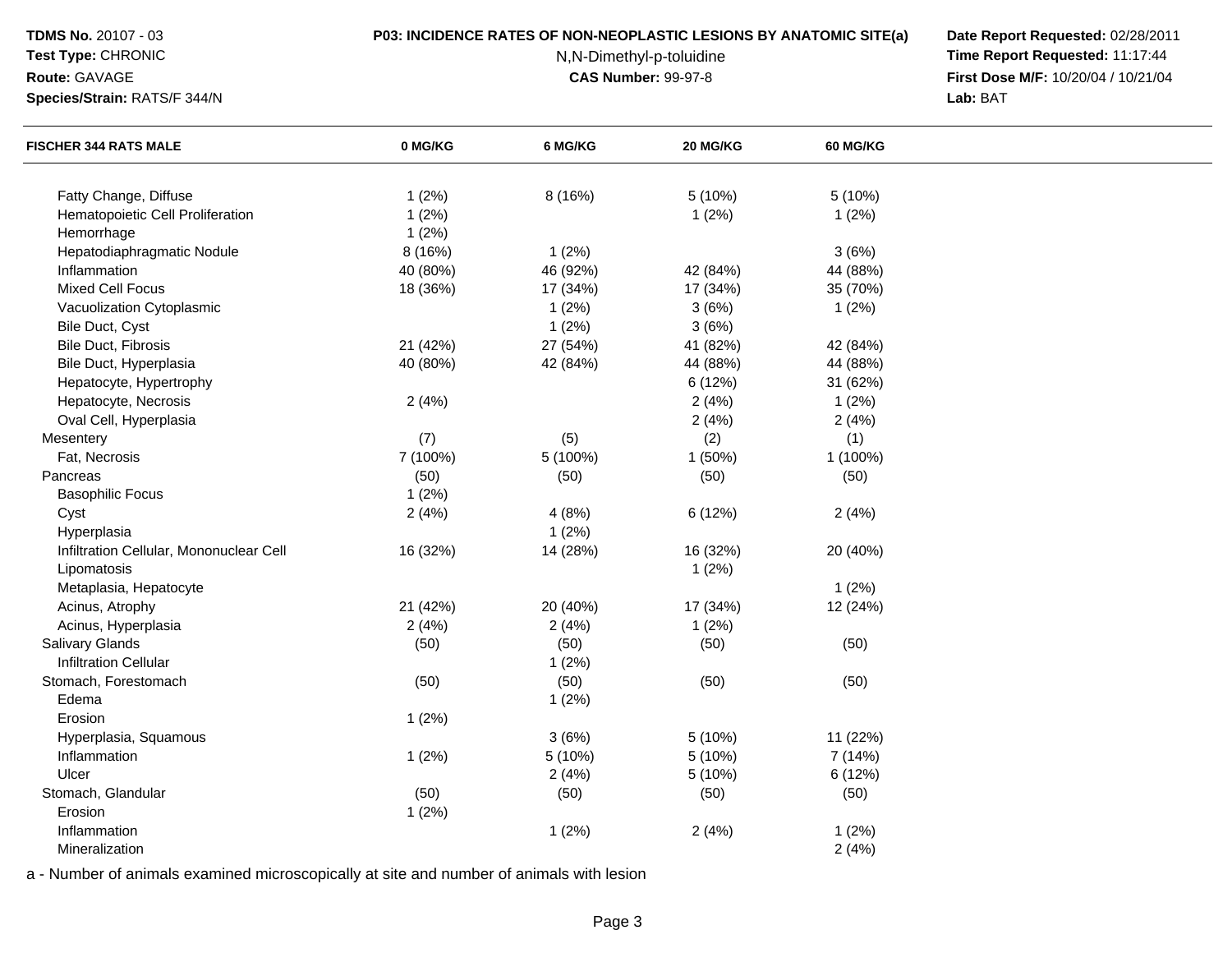| TDMS No. 20107 - 03<br>Test Type: CHRONIC<br>Route: GAVAGE<br>Species/Strain: RATS/F 344/N | P03: INCIDENCE RATES OF NON-NEOPLASTIC LESIONS BY ANATOMIC SITE(a) | Date Report Requested: 02/28/2011<br>Time Report Requested: 11:17:44<br>First Dose M/F: 10/20/04 / 10/21/04<br>Lab: BAT |           |                 |  |
|--------------------------------------------------------------------------------------------|--------------------------------------------------------------------|-------------------------------------------------------------------------------------------------------------------------|-----------|-----------------|--|
| <b>FISCHER 344 RATS MALE</b>                                                               | 0 MG/KG                                                            | 6 MG/KG                                                                                                                 | 20 MG/KG  | <b>60 MG/KG</b> |  |
| Necrosis                                                                                   |                                                                    |                                                                                                                         |           | 1(2%)           |  |
| Ulcer                                                                                      |                                                                    | 1(2%)                                                                                                                   | 2(4%)     |                 |  |
| Tongue                                                                                     | (0)                                                                | (1)                                                                                                                     | (0)       | (1)             |  |
| Tooth                                                                                      | (1)                                                                | (2)                                                                                                                     | (2)       | (0)             |  |
| Dysplasia                                                                                  |                                                                    |                                                                                                                         | $1(50\%)$ |                 |  |
| Peridontal Tissue, Inflammation                                                            | 1 (100%)                                                           | 2 (100%)                                                                                                                | 1(50%)    |                 |  |
| CARDIOVASCULAR SYSTEM                                                                      |                                                                    |                                                                                                                         |           |                 |  |
| <b>Blood Vessel</b>                                                                        | (50)                                                               | (50)                                                                                                                    | (50)      | (50)            |  |
| Aorta, Mineralization                                                                      |                                                                    |                                                                                                                         |           | 1(2%)           |  |
| Heart                                                                                      | (50)                                                               | (50)                                                                                                                    | (50)      | (50)            |  |
| Cardiomyopathy                                                                             | 46 (92%)                                                           | 50 (100%)                                                                                                               | 49 (98%)  | 48 (96%)        |  |
| Mineralization                                                                             |                                                                    |                                                                                                                         |           | 3(6%)           |  |
| Pigmentation                                                                               | 1(2%)                                                              |                                                                                                                         |           |                 |  |
| Thrombosis                                                                                 |                                                                    |                                                                                                                         | 1(2%)     | 2(4%)           |  |
| Artery, Inflammation                                                                       |                                                                    | 1(2%)                                                                                                                   |           |                 |  |
| Pericardium, Inflammation                                                                  |                                                                    |                                                                                                                         |           | 1(2%)           |  |
| <b>ENDOCRINE SYSTEM</b>                                                                    |                                                                    |                                                                                                                         |           |                 |  |
| <b>Adrenal Cortex</b>                                                                      | (50)                                                               | (50)                                                                                                                    | (50)      | (50)            |  |
| Angiectasis                                                                                | 13 (26%)                                                           | 9(18%)                                                                                                                  | 7 (14%)   | 4(8%)           |  |
| Hyperplasia                                                                                | 17 (34%)                                                           | 21 (42%)                                                                                                                | 10 (20%)  | 8 (16%)         |  |
| Hypertrophy                                                                                | 9(18%)                                                             | 6(12%)                                                                                                                  | 6 (12%)   | 7 (14%)         |  |
| Necrosis                                                                                   |                                                                    |                                                                                                                         |           | 1(2%)           |  |
| Vacuolization Cytoplasmic                                                                  | 31 (62%)                                                           | 31 (62%)                                                                                                                | 26 (52%)  | 28 (56%)        |  |
| Adrenal Medulla                                                                            | (50)                                                               | (50)                                                                                                                    | (50)      | (50)            |  |
| Hyperplasia                                                                                | 18 (36%)                                                           | 15 (30%)                                                                                                                | 12 (24%)  | 18 (36%)        |  |
| Infiltration Cellular, Lymphocyte                                                          |                                                                    | 1(2%)                                                                                                                   |           |                 |  |
| Islets, Pancreatic                                                                         | (50)                                                               | (50)                                                                                                                    | (50)      | (50)            |  |
| Hyperplasia                                                                                | 1(2%)                                                              | 2(4%)                                                                                                                   | 1(2%)     |                 |  |
| Parathyroid Gland                                                                          | (49)                                                               | (49)                                                                                                                    | (45)      | (48)            |  |
| Cyst                                                                                       |                                                                    | 1(2%)                                                                                                                   |           |                 |  |
| Hyperplasia, Focal                                                                         | 2(4%)                                                              |                                                                                                                         |           |                 |  |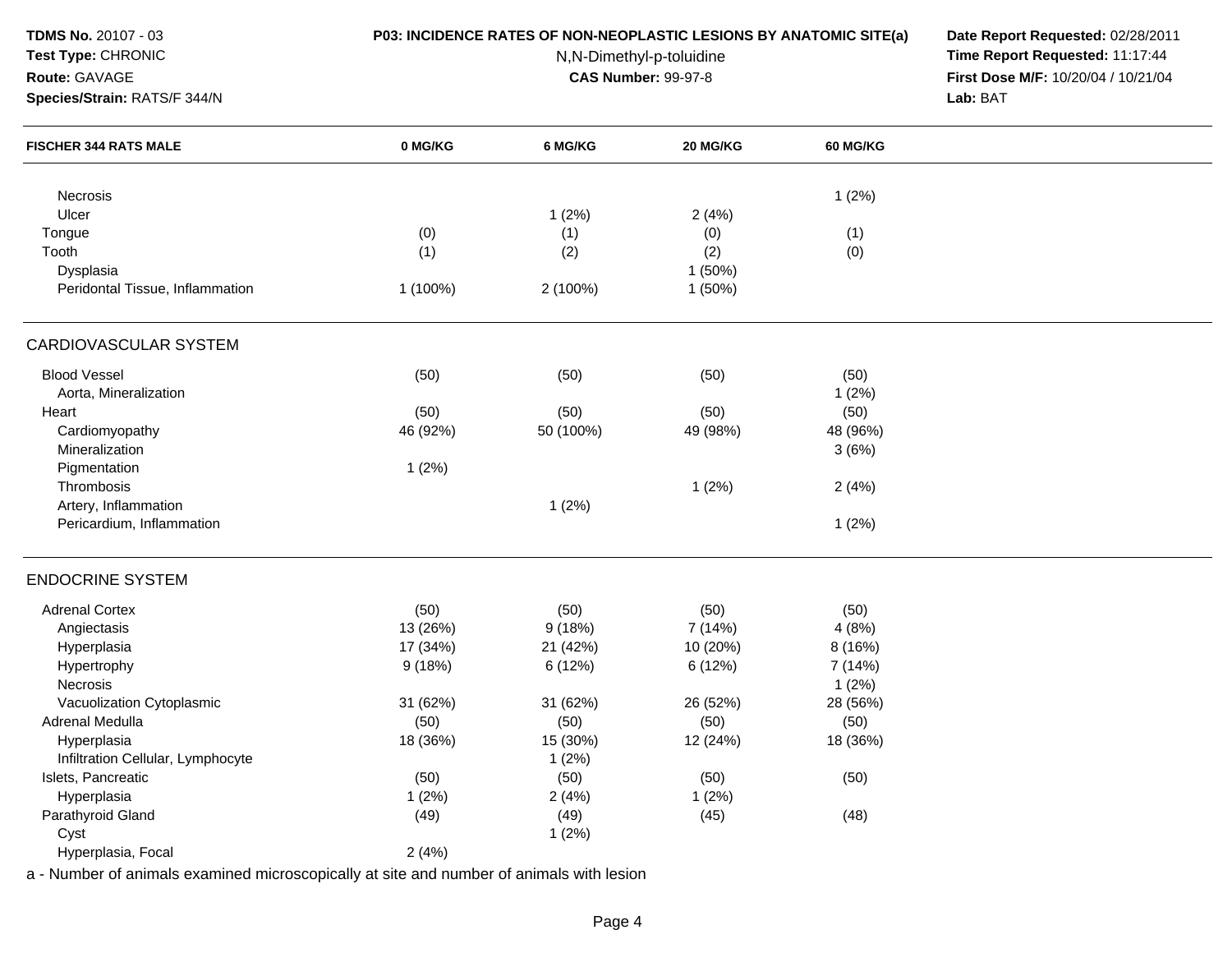Hyperplasia, Diffusee 2 (4%)  $1(2\%)$ Pituitary Glandd (50) (50) (50) (50) (50) (50) (50) Angiectasiss  $1 (2\%)$ Cystt the contract of  $1(2\%)$  $2(4\%)$  2 (4%)  $2(4\%)$  1 (2%) Pars Distalis, Cystt the contract of  $1 (2\%)$ Pars Distalis, Hemorrhage $1 (2%)$ <br>15 (30%) Pars Distalis, Hyperplasia 15 (30%) 18 (36%) 15 (30%) 18 (36%) Thyroid Glandd (50) (50) (49) (50) (49) (50) (49) C-cell, Hyperplasia 14 (28%) 20 (41%) 14 (28%) 5 (10%) Follicle, Cystt the contract of  $1(2\%)$ Follicular Cell, Hyperplasiaa and  $1 (2\%)$ GENERAL BODY SYSTEMTissue NOSS (0)  $(0)$   $(0)$   $(2)$   $(0)$ GENITAL SYSTEMCoagulating Glandd (1) (2) (1) (0) Inflammationn 1 (100%) 2 (100%) Epithelium, Hyperplasia 1 (100%) 1 (50%) Epididymiss (50)  $(50)$  (50)  $(50)$  (50)  $(50)$  (50) Atypia Cellular**1** (2%) Inflammationn  $1(2%)$   $2(4%)$   $2(4%)$ Preputial Glandd (50) (50) (50) (50) (50) (50) (50) Cystt the contract of  $1(2\%)$ Hyperplasiaa and  $1 (2\%)$ Inflammation 49 (98%) 49 (98%) 43 (86%) 45 (90%) Prostate (50) (50) (50) (50) Inflammation 23 (46%) 28 (56%) 18 (36%) 16 (32%) **Pigmentation** n  $1(2\%)$ Epithelium, Hyperplasiaa  $2(4\%)$  6 (12%)  $2(4\%)$  2 (4%) 3 (6%) Seminal Vesicle (50) (50) (50) (50) Inflammationn  $1 (2\%)$  1 (2%)  $1 (2\%)$  1 (2%)  $1 (2\%)$ Epithelium, Hyperplasiaa and  $1 (2\%)$  1 (2%) **Test Type:** CHRONIC N,N-Dimethyl-p-toluidine **Time Report Requested:** 11:17:44 **Route:** GAVAGE**First Dose M/F:** 10/20/04 / 10/21/04<br>**Lab:** BAT **Species/Strain:** RATS/F 344/N **Lab:** BAT **FISCHER 344 RATS MALE 0 MG/KG6 MG/KG 20 MG/KG 60 MG/KG**

**P03: INCIDENCE RATES OF NON-NEOPLASTIC LESIONS BY ANATOMIC SITE(a) Date Report Requested:** 02/28/2011

a - Number of animals examined microscopically at site and number of animals with lesion

**TDMS No.** 20107 - 03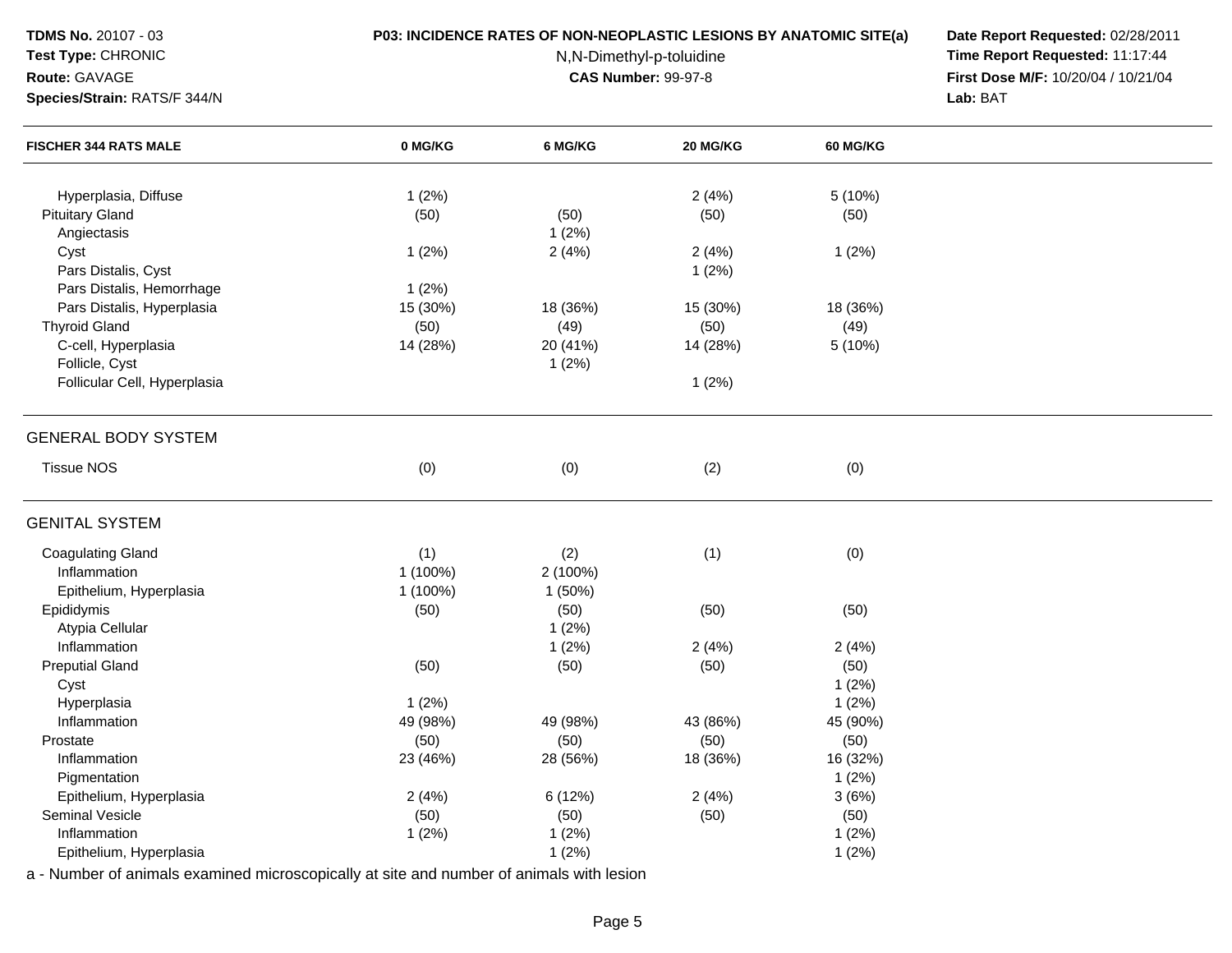| TDMS No. 20107 - 03                     |          | P03: INCIDENCE RATES OF NON-NEOPLASTIC LESIONS BY ANATOMIC SITE(a) | Date Report Requested: 02/28/2011   |                                 |          |
|-----------------------------------------|----------|--------------------------------------------------------------------|-------------------------------------|---------------------------------|----------|
| Test Type: CHRONIC                      |          | N,N-Dimethyl-p-toluidine                                           |                                     | Time Report Requested: 11:17:44 |          |
| Route: GAVAGE                           |          | <b>CAS Number: 99-97-8</b>                                         | First Dose M/F: 10/20/04 / 10/21/04 |                                 |          |
| Species/Strain: RATS/F 344/N            |          |                                                                    |                                     |                                 | Lab: BAT |
| <b>FISCHER 344 RATS MALE</b>            | 0 MG/KG  | 6 MG/KG                                                            | <b>20 MG/KG</b>                     | <b>60 MG/KG</b>                 |          |
| <b>Testes</b>                           | (50)     | (50)                                                               | (50)                                | (50)                            |          |
| Cyst                                    |          | 1(2%)                                                              |                                     |                                 |          |
| Mineralization                          | 1(2%)    |                                                                    | 1(2%)                               | 1(2%)                           |          |
| Interstitial Cell, Hyperplasia          | 16 (32%) | 16 (32%)                                                           | 6 (12%)                             | 12 (24%)                        |          |
| <b>HEMATOPOIETIC SYSTEM</b>             |          |                                                                    |                                     |                                 |          |
| <b>Bone Marrow</b>                      | (50)     | (50)                                                               | (50)                                | (50)                            |          |
| Hemorrhage                              |          |                                                                    | 1(2%)                               | 4(8%)                           |          |
| Hyperplasia                             | 17 (34%) | 13 (26%)                                                           | 28 (56%)                            | 50 (100%)                       |          |
| Myelofibrosis                           |          |                                                                    | 1(2%)                               |                                 |          |
| Necrosis                                | 1(2%)    |                                                                    |                                     |                                 |          |
| Lymph Node                              | (4)      | (3)                                                                | (3)                                 | (7)                             |          |
| Deep Cervical, Hyperplasia, Plasma Cell | 1(25%)   |                                                                    |                                     |                                 |          |
| Mediastinal, Ectasia                    |          | 2(67%)                                                             | 2(67%)                              | 3(43%)                          |          |
| Mediastinal, Hemorrhage                 |          | 1(33%)                                                             |                                     |                                 |          |
| Mediastinal, Hyperplasia, Lymphoid      |          |                                                                    | 1(33%)                              | 3(43%)                          |          |
| Mediastinal, Hyperplasia, Plasma Cell   |          | 1(33%)                                                             |                                     | 1(14%)                          |          |
| Lymph Node, Mesenteric                  | (50)     | (50)                                                               | (50)                                | (50)                            |          |
| Atrophy                                 |          | 1(2%)                                                              |                                     |                                 |          |
| Ectasia                                 |          |                                                                    |                                     | 2(4%)                           |          |
| Hyperplasia, Lymphoid                   | 2(4%)    | 1(2%)                                                              |                                     | 1(2%)                           |          |
| Hyperplasia, Plasma Cell                |          |                                                                    |                                     | 1(2%)                           |          |
| Infiltration Cellular, Histiocyte       | 21 (42%) | 23 (46%)                                                           | 30 (60%)                            | 34 (68%)                        |          |
| Spleen                                  | (50)     | (50)                                                               | (50)                                | (50)                            |          |
| Congestion                              | 1(2%)    |                                                                    |                                     | 39 (78%)                        |          |
| Hematopoietic Cell Proliferation        | 34 (68%) | 44 (88%)                                                           | 42 (84%)                            | 44 (88%)                        |          |
| Inflammation, Suppurative               |          |                                                                    |                                     | 2(4%)                           |          |
| Pigmentation                            | 36 (72%) | 48 (96%)                                                           | 47 (94%)                            | 48 (96%)                        |          |
| Capsule, Fibrosis                       | 1(2%)    |                                                                    | 2(4%)                               | 46 (92%)                        |          |
| Capsule, Hemorrhage                     |          | 1(2%)                                                              |                                     |                                 |          |
| Capsule, Hypertrophy, Mesothelium       |          | 1(2%)                                                              | 3(6%)                               | 39 (78%)                        |          |
| Lymphoid Follicle, Atrophy              |          | 5(10%)                                                             | 2(4%)                               | 19 (38%)                        |          |
| Red Pulp, Atrophy                       |          |                                                                    | 1(2%)                               | 8 (16%)                         |          |
| Thymus                                  | (50)     | (48)                                                               | (48)                                | (47)                            |          |
|                                         |          |                                                                    |                                     |                                 |          |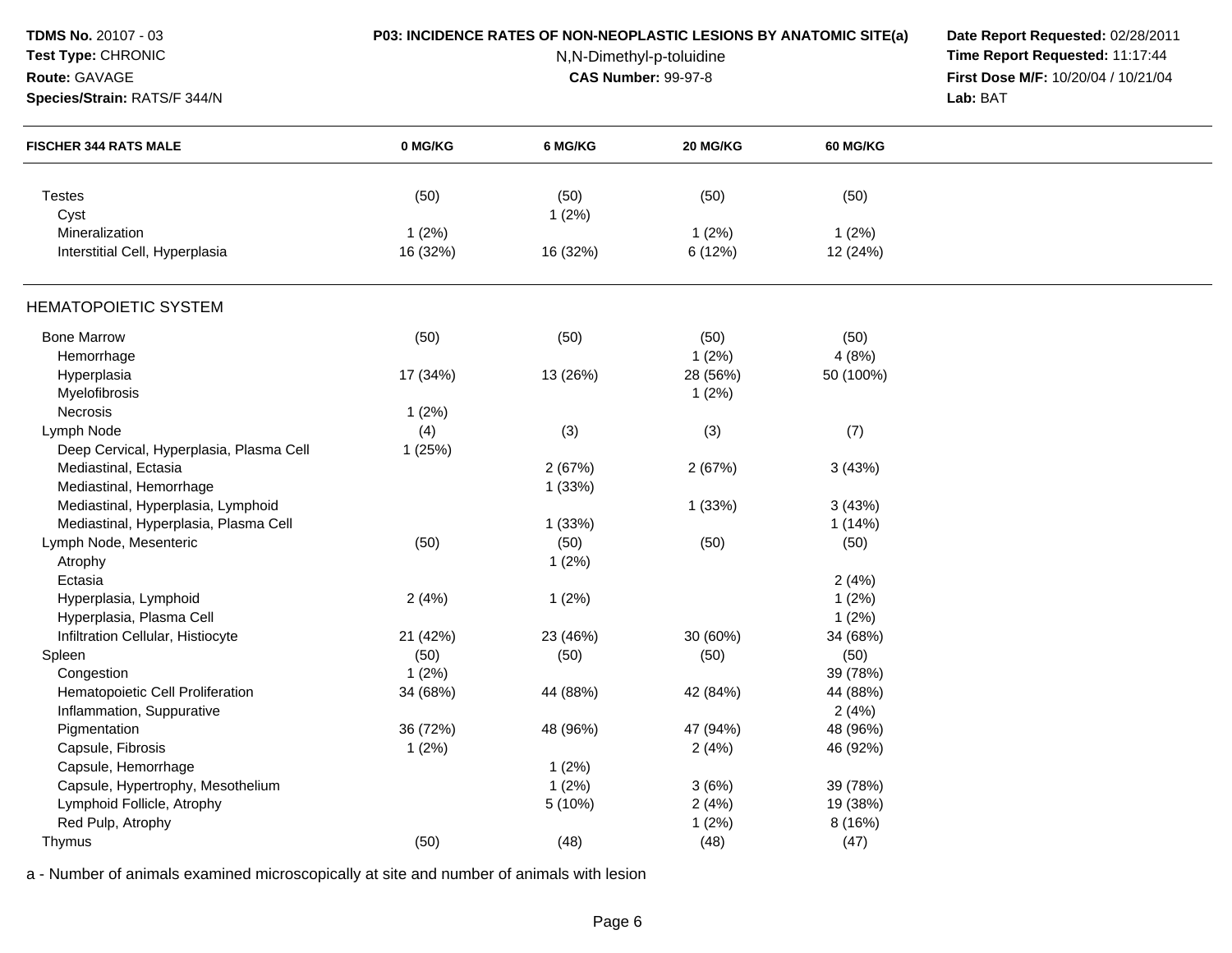| <b>TDMS No. 20107 - 03</b><br>Test Type: CHRONIC<br>Route: GAVAGE<br>Species/Strain: RATS/F 344/N | <b>P03: INCIDENCE RATES OF NON-NEOPLASTIC LESIONS BY ANATOMIC SITE(a)</b> | Date Report Requested: 02/28/2011<br>Time Report Requested: 11:17:44<br>First Dose M/F: 10/20/04 / 10/21/04<br>Lab: BAT |                  |                        |  |
|---------------------------------------------------------------------------------------------------|---------------------------------------------------------------------------|-------------------------------------------------------------------------------------------------------------------------|------------------|------------------------|--|
| <b>FISCHER 344 RATS MALE</b>                                                                      | 0 MG/KG                                                                   | 6 MG/KG                                                                                                                 | 20 MG/KG         | <b>60 MG/KG</b>        |  |
| Atrophy<br>Hyperplasia, Lymphoid                                                                  | 44 (88%)                                                                  | 46 (96%)                                                                                                                | 44 (92%)         | 44 (94%)<br>1(2%)      |  |
| <b>INTEGUMENTARY SYSTEM</b>                                                                       |                                                                           |                                                                                                                         |                  |                        |  |
| Mammary Gland<br>Cyst                                                                             | (50)                                                                      | (50)                                                                                                                    | (49)             | (50)<br>1(2%)          |  |
| Hyperplasia<br>Skin<br><b>Cyst Epithelial Inclusion</b><br>Inflammation                           | (50)                                                                      | (50)                                                                                                                    | 2(4%)<br>(50)    | (50)<br>1(2%)<br>1(2%) |  |
| MUSCULOSKELETAL SYSTEM                                                                            |                                                                           |                                                                                                                         |                  |                        |  |
| Bone                                                                                              | (50)                                                                      | (50)                                                                                                                    | (50)             | (50)                   |  |
| NERVOUS SYSTEM                                                                                    |                                                                           |                                                                                                                         |                  |                        |  |
| <b>Brain</b><br>Demyelination<br>Hemorrhage                                                       | (50)<br>1(2%)<br>1(2%)                                                    | (50)                                                                                                                    | (50)             | (50)                   |  |
| Spinal Cord                                                                                       | (0)                                                                       | (1)                                                                                                                     | (0)              | (0)                    |  |
| <b>RESPIRATORY SYSTEM</b>                                                                         |                                                                           |                                                                                                                         |                  |                        |  |
| Lung<br>Congestion                                                                                | (50)                                                                      | (50)                                                                                                                    | (50)<br>1(2%)    | (50)<br>3(6%)          |  |
| Foreign Body<br>Inflammation<br>Mineralization                                                    | 2(4%)                                                                     | 1(2%)<br>5 (10%)                                                                                                        | 6 (12%)          | 1(2%)<br>1(2%)         |  |
| Alveolar Epithelium, Hyperplasia<br>Alveolus, Foreign Body                                        | 8 (16%)                                                                   | 9(18%)                                                                                                                  | 6 (12%)<br>1(2%) | 6 (12%)                |  |
| Alveolus, Infiltration Cellular, Histiocyte                                                       | 14 (28%)                                                                  | 2(4%)                                                                                                                   | 5 (10%)          | 11 (22%)               |  |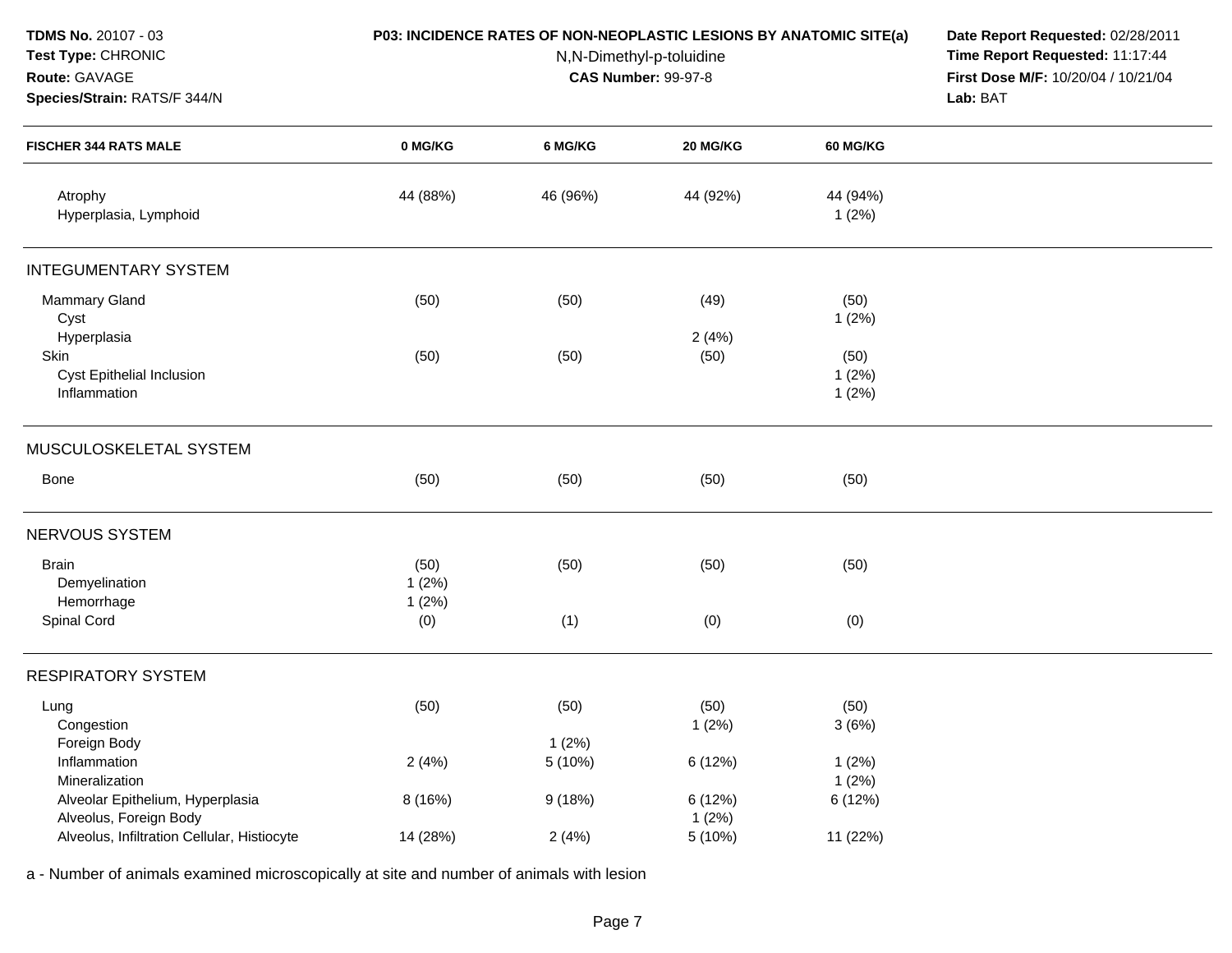# **Test Type:** CHRONIC

#### **Route:** GAVAGE

**Species/Strain:** RATS/F 344/N

## **P03: INCIDENCE RATES OF NON-NEOPLASTIC LESIONS BY ANATOMIC SITE(a) Date Report Requested:** 02/28/2011

N,N-Dimethyl-p-toluidine

 **Time Report Requested:** 11:17:44 **First Dose M/F:** 10/20/04 / 10/21/04<br>**Lab:** BAT **Lab:** BAT

| <b>FISCHER 344 RATS MALE</b>                                                          | 0 MG/KG  | 6 MG/KG  | 20 MG/KG | <b>60 MG/KG</b> |  |
|---------------------------------------------------------------------------------------|----------|----------|----------|-----------------|--|
|                                                                                       |          |          |          |                 |  |
| Alveolus, Inflammation, Suppurative<br>Nose                                           | (50)     | (49)     | (50)     | 1(2%)<br>(49)   |  |
|                                                                                       | 13 (26%) | 17 (35%) | 11 (22%) | 9(18%)          |  |
| Foreign Body<br>Inflammation                                                          | 35 (70%) | 40 (82%) | 38 (76%) | 48 (98%)        |  |
| Glands, Olfactory Epithelium, Dilatation                                              |          |          | 3(6%)    | 49 (100%)       |  |
|                                                                                       |          |          |          | 48 (98%)        |  |
| Glands, Olfactory Epithelium, Hyperplasia<br>Glands, Olfactory Epithelium, Metaplasia |          | 2(4%)    |          | 38 (78%)        |  |
|                                                                                       |          |          |          |                 |  |
| Glands, Olfactory Epithelium, Necrosis                                                |          |          |          | 22 (45%)        |  |
| Glands, Respiratory Epithelium, Dilatation                                            | 13 (26%) | 15 (31%) | 19 (38%) | 48 (98%)        |  |
| Glands, Respiratory Epithelium, Hyperplasia                                           |          | 8 (16%)  | 8(16%)   | 41 (84%)        |  |
| Glands, Respiratory Epithelium, Metaplasia,<br>Respiratory                            | 29 (58%) | 39 (80%) | 39 (78%) | 47 (96%)        |  |
| Glands, Transitional Epithelium, Dilatation                                           |          |          | 5 (10%)  | 3(6%)           |  |
| Glands, Transitional Epithelium, Hyperplasia                                          |          | 1(2%)    | 24 (48%) | 40 (82%)        |  |
| Nerve, Atrophy                                                                        |          |          |          | 15 (31%)        |  |
| Olfactory Epithelium, Accumulation, Hyaline<br><b>Droplet</b>                         | 49 (98%) | 44 (90%) | 40 (80%) |                 |  |
| Olfactory Epithelium, Degeneration                                                    |          |          | 1(2%)    | 47 (96%)        |  |
| Olfactory Epithelium, Hyperplasia, Basal Cell                                         |          | 1(2%)    | 2(4%)    | 38 (78%)        |  |
| Olfactory Epithelium, Metaplasia, Respiratory                                         | 4(8%)    | 9(18%)   | 9(18%)   | 40 (82%)        |  |
| Respiratory Epithelium, Accumulation, Hyaline<br><b>Droplet</b>                       | 42 (84%) | 35 (71%) | 30 (60%) | 8 (16%)         |  |
| Respiratory Epithelium, Hyperplasia                                                   | 15 (30%) | 29 (59%) | 32 (64%) | 49 (100%)       |  |
| Respiratory Epithelium, Ulcer                                                         |          |          |          | 1(2%)           |  |
| Squamous Epithelium, Cyst                                                             |          | 1(2%)    |          |                 |  |
| Transitional Epithelium, Hyperplasia                                                  | 1(2%)    | 1(2%)    | 11 (22%) | 46 (94%)        |  |
| Trachea                                                                               | (50)     | (50)     | (50)     | (50)            |  |
| Inflammation                                                                          | 3(6%)    | 1(2%)    | 1(2%)    | 3(6%)           |  |
| Perforation                                                                           |          |          |          | 1(2%)           |  |
| Peritracheal Tissue, Inflammation                                                     |          |          |          | 2(4%)           |  |
| SPECIAL SENSES SYSTEM                                                                 |          |          |          |                 |  |
|                                                                                       |          |          |          |                 |  |
| Eye                                                                                   | (50)     | (50)     | (50)     | (50)            |  |
| Dysplasia                                                                             |          | 1(2%)    |          |                 |  |
| Inflammation                                                                          |          | 1(2%)    |          |                 |  |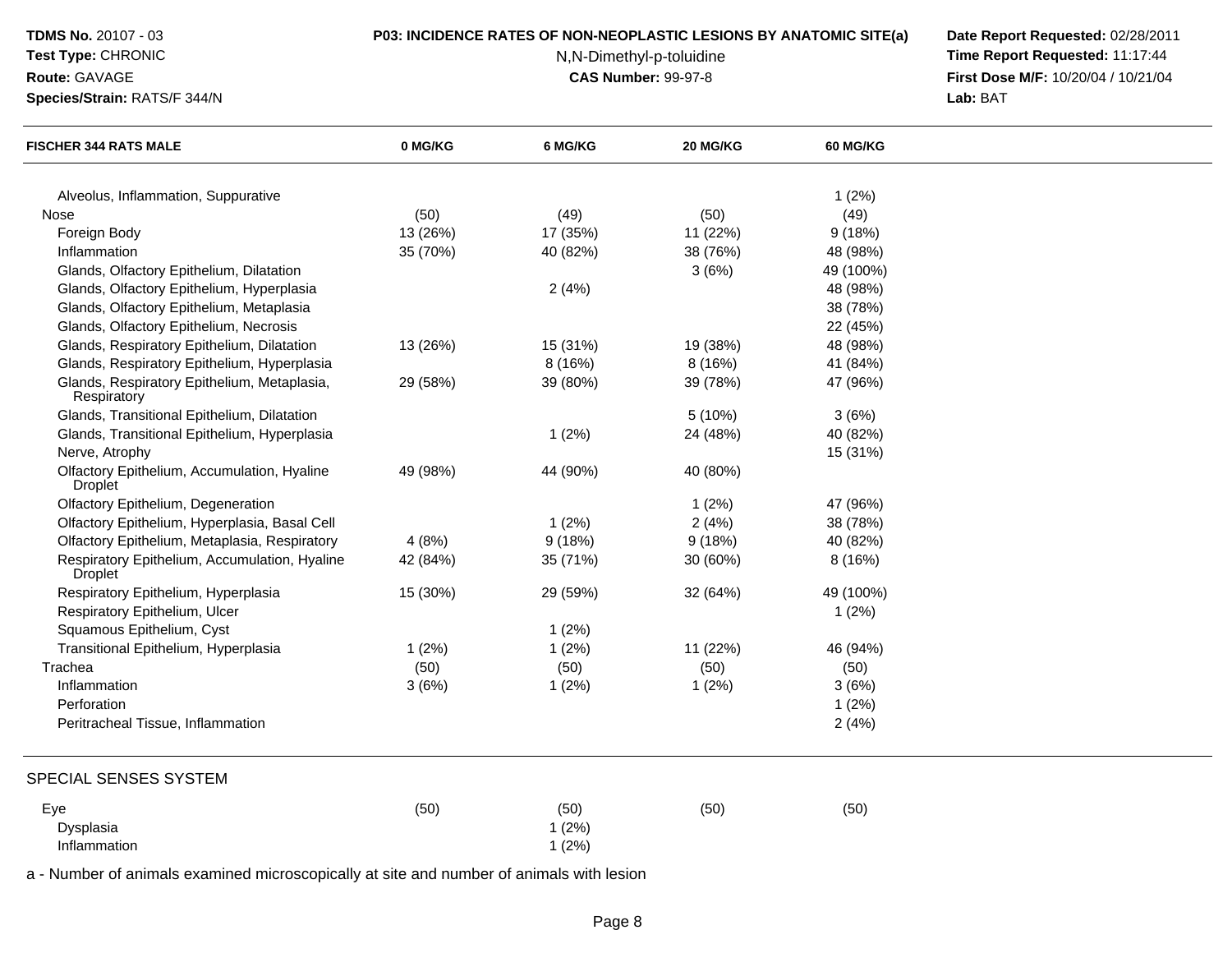## **Test Type:** CHRONIC

#### **Route:** GAVAGE

**Species/Strain:** RATS/F 344/N

## **P03: INCIDENCE RATES OF NON-NEOPLASTIC LESIONS BY ANATOMIC SITE(a) Date Report Requested:** 02/28/2011

N,N-Dimethyl-p-toluidine

 **Time Report Requested:** 11:17:44 **First Dose M/F:** 10/20/04 / 10/21/04<br>**Lab:** BAT **Lab:** BAT

| <b>FISCHER 344 RATS MALE</b>                 | 0 MG/KG  | 6 MG/KG  | 20 MG/KG | <b>60 MG/KG</b> |  |
|----------------------------------------------|----------|----------|----------|-----------------|--|
|                                              |          |          |          |                 |  |
| Cornea, Hyperplasia                          |          | 1(2%)    |          |                 |  |
| Cornea, Inflammation                         | 1(2%)    | 1(2%)    |          |                 |  |
| Lens, Degeneration                           |          | 1(2%)    |          | 1(2%)           |  |
| Retina, Atrophy                              |          | 1(2%)    | 1(2%)    | 3(6%)           |  |
| Harderian Gland                              | (50)     | (50)     | (50)     | (50)            |  |
| Infiltration Cellular, Lymphoid              |          | 1(2%)    |          |                 |  |
| Inflammation                                 | 3(6%)    | 6 (12%)  |          | 10 (20%)        |  |
| Zymbal's Gland                               | (49)     | (50)     | (50)     | (50)            |  |
| Hyperplasia                                  | 1(2%)    |          | 1(2%)    |                 |  |
| <b>URINARY SYSTEM</b>                        |          |          |          |                 |  |
| Kidney                                       | (50)     | (50)     | (50)     | (50)            |  |
| Accumulation, Hyaline Droplet                | 2(4%)    | 1(2%)    |          |                 |  |
| Cyst                                         |          |          | 1(2%)    | 1(2%)           |  |
| Mineralization                               | 44 (88%) | 37 (74%) | 38 (76%) | 49 (98%)        |  |
| Nephropathy                                  | 49 (98%) | 49 (98%) | 48 (96%) | 49 (98%)        |  |
| Pigmentation                                 | 24 (48%) | 46 (92%) | 37 (74%) | 44 (88%)        |  |
| Papilla, Necrosis                            |          | 2(4%)    |          |                 |  |
| Pelvis, Dilatation                           |          |          |          | 3(6%)           |  |
| Pelvis, Inflammation                         |          | 3(6%)    | 1(2%)    |                 |  |
| Pelvis, Transitional Epithelium, Hyperplasia | 1(2%)    | 2(4%)    | 6 (12%)  | 5 (10%)         |  |
| Ureter                                       | (0)      | (0)      | (0)      | (1)             |  |
| Inflammation                                 |          |          |          | 1 (100%)        |  |
| <b>Urinary Bladder</b>                       | (50)     | (50)     | (50)     | (50)            |  |
| Hemorrhage                                   |          | 1(2%)    |          | 2(4%)           |  |
| Inflammation                                 |          | 2(4%)    | 2(4%)    | 2(4%)           |  |
| Ulcer                                        |          | 1(2%)    |          |                 |  |
| Transitional Epithelium, Necrosis            |          |          |          | 1(2%)           |  |

\*\*\* END OF MALE \*\*\*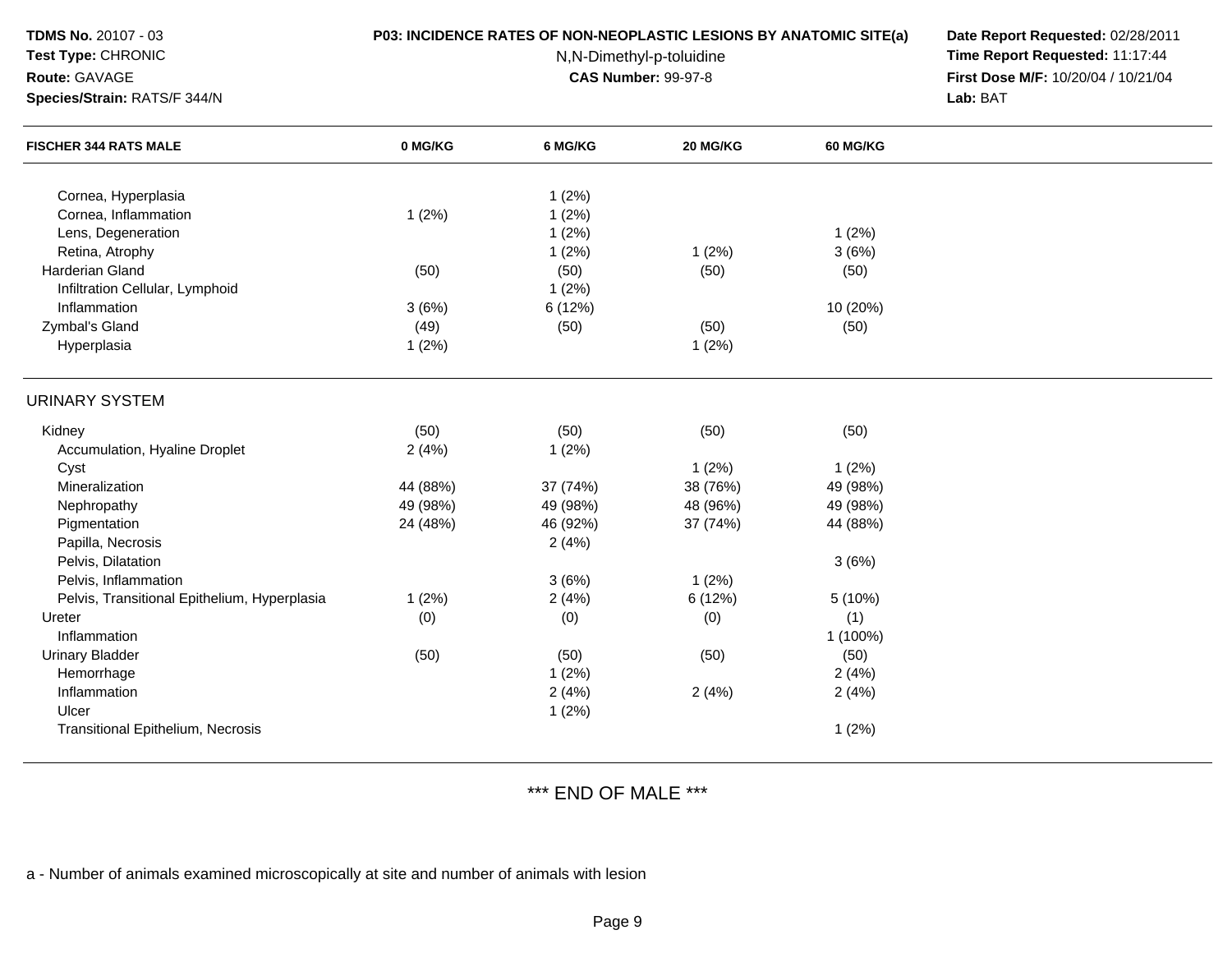**Route:** GAVAGE

## **Test Type:** CHRONIC

**Species/Strain:** RATS/F 344/N

# **P03: INCIDENCE RATES OF NON-NEOPLASTIC LESIONS BY ANATOMIC SITE(a) Date Report Requested:** 02/28/2011

N,N-Dimethyl-p-toluidine

 **Time Report Requested:** 11:17:44 **First Dose M/F:** 10/20/04 / 10/21/04<br>**Lab:** BAT **Lab:** BAT

| <b>FISCHER 344 RATS FEMALE</b>          | 0 MG/KG  | 6 MG/KG      | 20 MG/KG | 60 MG/KG |  |
|-----------------------------------------|----------|--------------|----------|----------|--|
|                                         |          |              |          |          |  |
| <b>Disposition Summary</b>              |          |              |          |          |  |
| <b>Animals Initially In Study</b>       | 50       | 50           | 50       | 50       |  |
| <b>Early Deaths</b>                     |          |              |          |          |  |
| <b>Accidently Killed</b>                |          | $\mathbf{1}$ |          |          |  |
| <b>Dosing Accident</b>                  |          |              |          | 1        |  |
| <b>Moribund Sacrifice</b>               | 14       | 3            | 8        | 8        |  |
| <b>Natural Death</b>                    | 3        | 4            | 9        | 18       |  |
| <b>Survivors</b>                        |          |              |          |          |  |
| <b>Terminal Sacrifice</b>               | 33       | 42           | 33       | 23       |  |
| <b>Animals Examined Microscopically</b> | 50       | 50           | 50       | 50       |  |
| <b>ALIMENTARY SYSTEM</b>                |          |              |          |          |  |
| Esophagus                               | (50)     | (50)         | (50)     | (50)     |  |
| Intestine Large, Cecum                  | (50)     | (50)         | (50)     | (50)     |  |
| Intestine Large, Colon                  | (50)     | (50)         | (50)     | (50)     |  |
| Parasite Metazoan                       |          | 1(2%)        |          |          |  |
| Intestine Large, Rectum                 | (50)     | (50)         | (50)     | (50)     |  |
| Parasite Metazoan                       | 4(8%)    | 4(8%)        | 3(6%)    | 3(6%)    |  |
| Intestine Small, Duodenum               | (50)     | (50)         | (50)     | (50)     |  |
| Intestine Small, Ileum                  | (50)     | (50)         | (50)     | (50)     |  |
| Intestine Small, Jejunum                | (50)     | (50)         | (50)     | (50)     |  |
| Hyperplasia, Lymphoid                   |          | 1(2%)        |          |          |  |
| Liver                                   | (50)     | (50)         | (50)     | (49)     |  |
| Angiectasis                             | 1(2%)    | 4(8%)        | 10 (20%) | 5(10%)   |  |
| <b>Basophilic Focus</b>                 | 46 (92%) | 45 (90%)     | 5 (10%)  | 6(12%)   |  |
| Clear Cell Focus                        | 7 (14%)  | 17 (34%)     | 24 (48%) | 29 (59%) |  |
| Degeneration, Cystic                    |          |              | 2(4%)    | 10 (20%) |  |
| <b>Eosinophilic Focus</b>               | 18 (36%) | 24 (48%)     | 29 (58%) | 32 (65%) |  |
| Fatty Change, Focal                     | 8 (16%)  | 13 (26%)     | 3(6%)    | 4(8%)    |  |
| Fatty Change, Diffuse                   | 9(18%)   | 1(2%)        | 3(6%)    | 1(2%)    |  |
| Hematopoietic Cell Proliferation        |          |              | 2(4%)    | 2(4%)    |  |
| Hepatodiaphragmatic Nodule              | 3(6%)    | 6 (12%)      | 5 (10%)  | 3(6%)    |  |
| Inflammation                            | 38 (76%) | 46 (92%)     | 42 (84%) | 39 (80%) |  |
| Mixed Cell Focus                        | 14 (28%) | 20 (40%)     | 17 (34%) | 26 (53%) |  |
|                                         |          |              |          |          |  |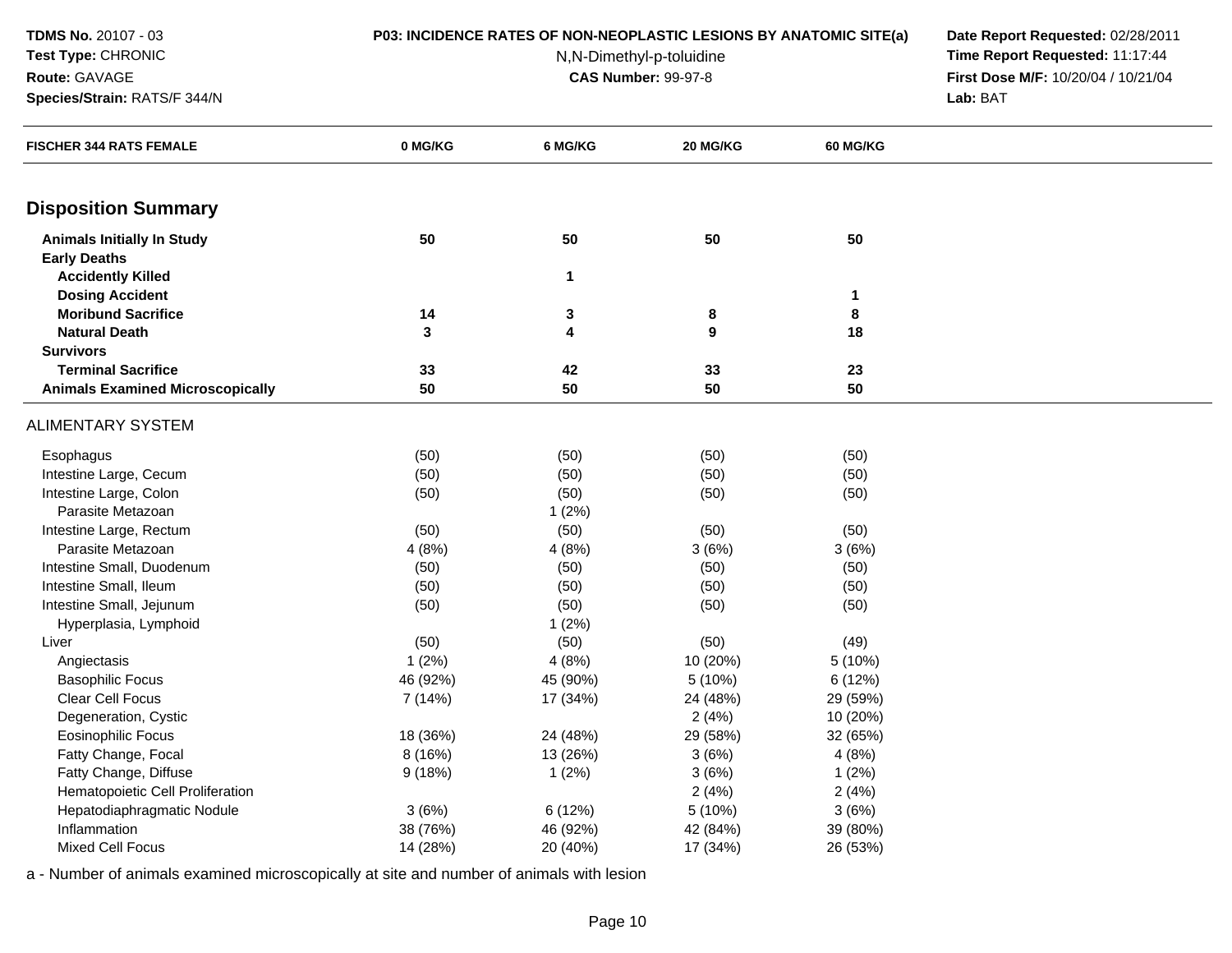## **Test Type:** CHRONIC

## **Route:** GAVAGE

**Species/Strain:** RATS/F 344/N

## **P03: INCIDENCE RATES OF NON-NEOPLASTIC LESIONS BY ANATOMIC SITE(a) Date Report Requested:** 02/28/2011

N,N-Dimethyl-p-toluidine

 **Time Report Requested:** 11:17:44 **First Dose M/F:** 10/20/04 / 10/21/04<br>**Lab:** BAT **Lab:** BAT

| <b>FISCHER 344 RATS FEMALE</b>          | 0 MG/KG  | 6 MG/KG    | 20 MG/KG | 60 MG/KG |  |
|-----------------------------------------|----------|------------|----------|----------|--|
|                                         |          |            |          |          |  |
| Bile Duct, Cyst                         |          | 1(2%)      |          | 1(2%)    |  |
| <b>Bile Duct, Fibrosis</b>              | 6(12%)   | 11 (22%)   | 23 (46%) | 27 (55%) |  |
| Bile Duct, Hyperplasia                  | 10 (20%) | 21 (42%)   | 27 (54%) | 43 (88%) |  |
| Centrilobular, Degeneration             |          |            | 1(2%)    | 1(2%)    |  |
| Hepatocyte, Hypertrophy                 |          |            | 6 (12%)  | 22 (45%) |  |
| Hepatocyte, Necrosis                    |          |            | 1(2%)    | 5 (10%)  |  |
| Oval Cell, Hyperplasia                  | 2(4%)    |            | 2(4%)    | 1(2%)    |  |
| Mesentery                               | (8)      | (9)        | (9)      | (3)      |  |
| Fat, Necrosis                           | 8 (100%) | $9(100\%)$ | 9 (100%) | 3 (100%) |  |
| Pancreas                                | (50)     | (50)       | (50)     | (50)     |  |
| Cyst                                    | 5 (10%)  | 4(8%)      | 5 (10%)  | 5 (10%)  |  |
| Fibrosis                                | 1(2%)    |            |          |          |  |
| Infiltration Cellular, Mononuclear Cell | 13 (26%) | 11 (22%)   | 9(18%)   | 9(18%)   |  |
| Acinus, Atrophy                         | 14 (28%) | 7(14%)     | 9(18%)   | 7 (14%)  |  |
| Acinus, Hyperplasia                     |          |            |          | 1(2%)    |  |
| Duct, Fibrosis                          | 1(2%)    |            |          |          |  |
| Duct, Inflammation, Chronic Active      |          | 1(2%)      |          |          |  |
| <b>Salivary Glands</b>                  | (50)     | (50)       | (50)     | (48)     |  |
| Stomach, Forestomach                    | (50)     | (50)       | (50)     | (50)     |  |
| Hyperplasia, Squamous                   | 5(10%)   | 1(2%)      | 4(8%)    | 4(8%)    |  |
| Inflammation                            | 5 (10%)  |            | 4(8%)    | 2(4%)    |  |
| Ulcer                                   | 5 (10%)  |            | 3(6%)    | 2(4%)    |  |
| Stomach, Glandular                      | (50)     | (50)       | (50)     | (50)     |  |
| Inflammation                            |          |            | 1(2%)    |          |  |
| Mineralization                          | 1(2%)    |            |          |          |  |
| Ulcer                                   |          |            | 1(2%)    |          |  |
| Tongue                                  | (1)      | (0)        | (0)      | (2)      |  |
| Tooth                                   | (0)      | (1)        | (0)      | (0)      |  |
| Peridontal Tissue, Inflammation         |          | 1 (100%)   |          |          |  |
| <b>CARDIOVASCULAR SYSTEM</b>            |          |            |          |          |  |
| <b>Blood Vessel</b>                     | (50)     | (50)       | (50)     | (50)     |  |
| Heart                                   | (50)     | (50)       | (50)     | (50)     |  |
| Cardiomyopathy                          | 36 (72%) | 42 (84%)   | 40 (80%) | 42 (84%) |  |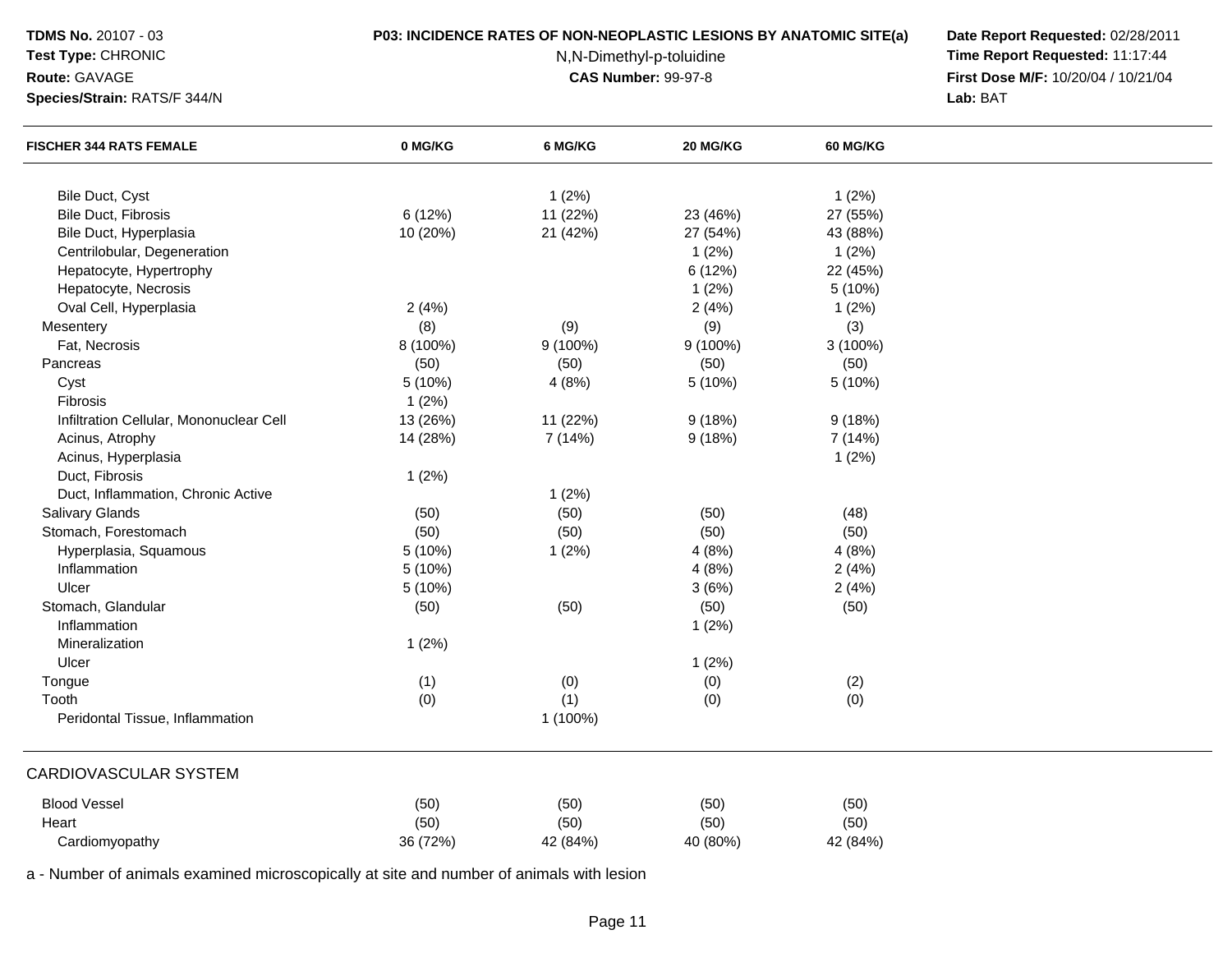| TDMS No. 20107 - 03            | P03: INCIDENCE RATES OF NON-NEOPLASTIC LESIONS BY ANATOMIC SITE(a) | Date Report Requested: 02/28/2011<br>Time Report Requested: 11:17:44 |          |           |          |  |
|--------------------------------|--------------------------------------------------------------------|----------------------------------------------------------------------|----------|-----------|----------|--|
| Test Type: CHRONIC             |                                                                    |                                                                      |          |           |          |  |
| Route: GAVAGE                  |                                                                    | N,N-Dimethyl-p-toluidine<br><b>CAS Number: 99-97-8</b>               |          |           |          |  |
| Species/Strain: RATS/F 344/N   |                                                                    |                                                                      |          |           | Lab: BAT |  |
| <b>FISCHER 344 RATS FEMALE</b> | 0 MG/KG                                                            | 6 MG/KG                                                              | 20 MG/KG | 60 MG/KG  |          |  |
| Pigmentation                   |                                                                    |                                                                      | 1(2%)    |           |          |  |
| Thrombosis                     |                                                                    |                                                                      |          | 1(2%)     |          |  |
| Endocardium, Hyperplasia       |                                                                    | 1(2%)                                                                |          |           |          |  |
| <b>ENDOCRINE SYSTEM</b>        |                                                                    |                                                                      |          |           |          |  |
| <b>Adrenal Cortex</b>          | (50)                                                               | (50)                                                                 | (50)     | (49)      |          |  |
| Angiectasis                    | 39 (78%)                                                           | 42 (84%)                                                             | 43 (86%) | 34 (69%)  |          |  |
| Degeneration, Cystic           | 8 (16%)                                                            | 5(10%)                                                               | 5(10%)   | 3(6%)     |          |  |
| Hyperplasia                    | 26 (52%)                                                           | 24 (48%)                                                             | 28 (56%) | 12 (24%)  |          |  |
| Hypertrophy                    | 11 (22%)                                                           | 10 (20%)                                                             | 12 (24%) | 8(16%)    |          |  |
| Necrosis                       | 1(2%)                                                              |                                                                      |          | 1(2%)     |          |  |
| Pigmentation                   |                                                                    | 1(2%)                                                                |          |           |          |  |
| Vacuolization Cytoplasmic      | 26 (52%)                                                           | 26 (52%)                                                             | 26 (52%) | 18 (37%)  |          |  |
| Adrenal Medulla                | (50)                                                               | (50)                                                                 | (50)     | (49)      |          |  |
| Atrophy                        |                                                                    | 1(2%)                                                                |          |           |          |  |
| Hyperplasia                    | 4(8%)                                                              | 3(6%)                                                                | 1(2%)    | 5(10%)    |          |  |
| Islets, Pancreatic             | (50)                                                               | (50)                                                                 | (50)     | (50)      |          |  |
| Parathyroid Gland              | (50)                                                               | (50)                                                                 | (50)     | (46)      |          |  |
| Hyperplasia, Focal             |                                                                    |                                                                      | 1(2%)    |           |          |  |
| Hyperplasia, Diffuse           | 1(2%)                                                              | 2(4%)                                                                | 2(4%)    | $5(11\%)$ |          |  |
| <b>Pituitary Gland</b>         | (50)                                                               | (50)                                                                 | (50)     | (50)      |          |  |
| Cyst                           | 11 (22%)                                                           | 20 (40%)                                                             | 15 (30%) | 4(8%)     |          |  |
| Fibrosis                       |                                                                    | 1(2%)                                                                |          |           |          |  |
| Pigmentation                   |                                                                    | 1(2%)                                                                |          |           |          |  |
| Pars Distalis, Angiectasis     | 1(2%)                                                              |                                                                      |          | 1(2%)     |          |  |
| Pars Distalis, Cyst            | 4(8%)                                                              |                                                                      | 2(4%)    | 1(2%)     |          |  |
| Pars Distalis, Hyperplasia     | 14 (28%)                                                           | 17 (34%)                                                             | 15 (30%) | 17 (34%)  |          |  |
| <b>Thyroid Gland</b>           | (49)                                                               | (47)                                                                 | (47)     | (45)      |          |  |
| C-cell, Hyperplasia            | 29 (59%)                                                           | 33 (70%)                                                             | 15 (32%) | 4(9%)     |          |  |
| Follicle, Cyst                 | 1(2%)                                                              |                                                                      |          |           |          |  |
| Follicular Cell, Hyperplasia   | 1(2%)                                                              | 1(2%)                                                                |          |           |          |  |
|                                |                                                                    |                                                                      |          |           |          |  |

GENERAL BODY SYSTEM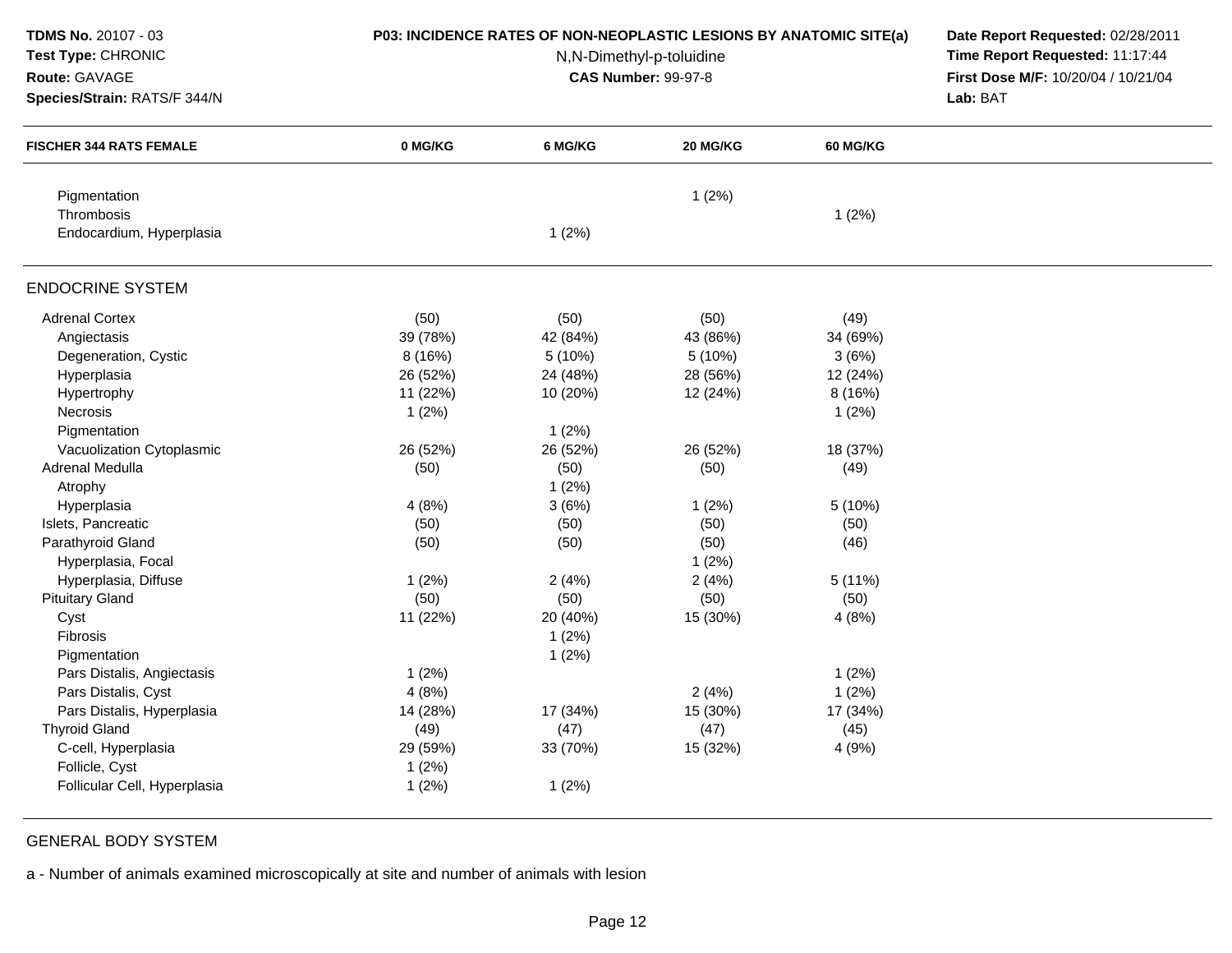| TDMS No. 20107 - 03<br>Test Type: CHRONIC<br>Route: GAVAGE<br>Species/Strain: RATS/F 344/N | P03: INCIDENCE RATES OF NON-NEOPLASTIC LESIONS BY ANATOMIC SITE(a) | Date Report Requested: 02/28/2011<br>Time Report Requested: 11:17:44<br>First Dose M/F: 10/20/04 / 10/21/04<br>Lab: BAT |          |                 |  |
|--------------------------------------------------------------------------------------------|--------------------------------------------------------------------|-------------------------------------------------------------------------------------------------------------------------|----------|-----------------|--|
| <b>FISCHER 344 RATS FEMALE</b>                                                             | 0 MG/KG                                                            | 6 MG/KG                                                                                                                 | 20 MG/KG | <b>60 MG/KG</b> |  |
| None                                                                                       |                                                                    |                                                                                                                         |          |                 |  |
| <b>GENITAL SYSTEM</b>                                                                      |                                                                    |                                                                                                                         |          |                 |  |
| <b>Clitoral Gland</b>                                                                      | (50)                                                               | (49)                                                                                                                    | (50)     | (50)            |  |
| Cyst                                                                                       | 11 (22%)                                                           | 8(16%)                                                                                                                  | 7 (14%)  | 5 (10%)         |  |
| Hyperplasia                                                                                | 9(18%)                                                             | 9(18%)                                                                                                                  | 6 (12%)  | 4(8%)           |  |
| Inflammation                                                                               | 22 (44%)                                                           | 26 (53%)                                                                                                                | 20 (40%) | 15 (30%)        |  |
| Ovary                                                                                      | (50)                                                               | (50)                                                                                                                    | (50)     | (50)            |  |
| Atrophy                                                                                    |                                                                    | 2(4%)                                                                                                                   |          |                 |  |
| Cyst                                                                                       | 4(8%)                                                              | 3(6%)                                                                                                                   | 5 (10%)  |                 |  |
| Uterus                                                                                     | (50)                                                               | (50)                                                                                                                    | (50)     | (50)            |  |
| Cyst                                                                                       | 1(2%)                                                              |                                                                                                                         |          |                 |  |
| <b>Decidual Reaction</b>                                                                   |                                                                    |                                                                                                                         | 1(2%)    |                 |  |
| Hemorrhage                                                                                 |                                                                    |                                                                                                                         |          | 2(4%)           |  |
| Inflammation                                                                               | 1(2%)                                                              |                                                                                                                         | 1(2%)    |                 |  |
| Cervix, Cyst                                                                               |                                                                    |                                                                                                                         |          | 1(2%)           |  |
| Endometrium, Hyperplasia, Cystic                                                           |                                                                    |                                                                                                                         |          | 2(4%)           |  |
| Myometrium, Fibrosis                                                                       |                                                                    | 1(2%)                                                                                                                   |          |                 |  |
| Vagina                                                                                     | (1)                                                                | (1)                                                                                                                     | (0)      | (0)             |  |
| <b>HEMATOPOIETIC SYSTEM</b>                                                                |                                                                    |                                                                                                                         |          |                 |  |
| <b>Bone Marrow</b>                                                                         | (50)                                                               | (50)                                                                                                                    | (50)     | (50)            |  |
| Hyperplasia                                                                                | 18 (36%)                                                           | 13 (26%)                                                                                                                | 18 (36%) | 49 (98%)        |  |
| Myelofibrosis                                                                              | 1(2%)                                                              |                                                                                                                         |          | 1(2%)           |  |
| Lymph Node                                                                                 | (2)                                                                | (1)                                                                                                                     | (2)      | (1)             |  |
| Mediastinal, Ectasia                                                                       | 1(50%)                                                             | 1 (100%)                                                                                                                | 1 (50%)  | 1 (100%)        |  |
| Lymph Node, Mesenteric                                                                     | (50)                                                               | (49)                                                                                                                    | (50)     | (49)            |  |
| Hyperplasia, Lymphoid                                                                      | 1(2%)                                                              |                                                                                                                         |          |                 |  |
| Infiltration Cellular, Histiocyte                                                          | 30 (60%)                                                           | 29 (59%)                                                                                                                | 35 (70%) | 33 (67%)        |  |
| Spleen                                                                                     | (50)                                                               | (50)                                                                                                                    | (50)     | (50)            |  |
| Congestion                                                                                 |                                                                    | 9(18%)                                                                                                                  | 26 (52%) | 28 (56%)        |  |
| Hematopoietic Cell Proliferation                                                           | 32 (64%)                                                           | 45 (90%)                                                                                                                | 47 (94%) | 42 (84%)        |  |
| Necrosis                                                                                   | 2(4%)                                                              |                                                                                                                         |          |                 |  |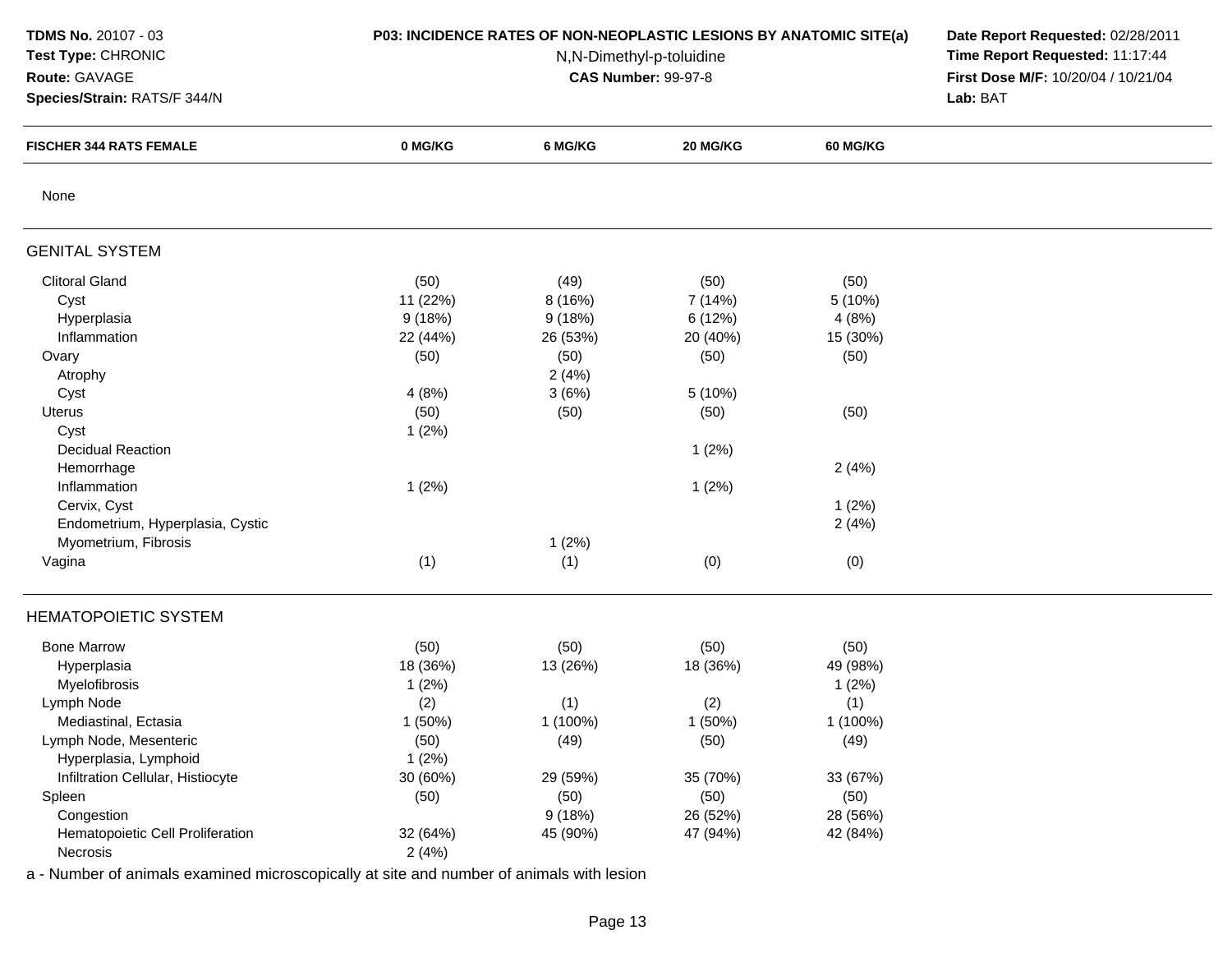| <b>TDMS No. 20107 - 03</b><br>Test Type: CHRONIC<br>Route: GAVAGE<br>Species/Strain: RATS/F 344/N | <b>P03: INCIDENCE RATES OF NON-NEOPLASTIC LESIONS BY ANATOMIC SITE(a)</b> | Date Report Requested: 02/28/2011<br>Time Report Requested: 11:17:44<br>First Dose M/F: 10/20/04 / 10/21/04<br>Lab: BAT |          |                 |  |
|---------------------------------------------------------------------------------------------------|---------------------------------------------------------------------------|-------------------------------------------------------------------------------------------------------------------------|----------|-----------------|--|
| <b>FISCHER 344 RATS FEMALE</b>                                                                    | 0 MG/KG                                                                   | 6 MG/KG                                                                                                                 | 20 MG/KG | <b>60 MG/KG</b> |  |
| Pigmentation                                                                                      | 44 (88%)                                                                  | 47 (94%)                                                                                                                | 47 (94%) | 49 (98%)        |  |
| Capsule, Fibrosis                                                                                 | 8 (16%)                                                                   |                                                                                                                         | 8(16%)   | 41 (82%)        |  |
| Capsule, Hemorrhage                                                                               |                                                                           | 1(2%)                                                                                                                   |          |                 |  |
| Capsule, Hypertrophy, Mesothelium                                                                 | 1(2%)                                                                     | 14 (28%)                                                                                                                | 10 (20%) | 16 (32%)        |  |
| Lymphoid Follicle, Atrophy                                                                        | 1(2%)                                                                     | 2(4%)                                                                                                                   |          | 28 (56%)        |  |
| Red Pulp, Hyperplasia                                                                             |                                                                           | 1(2%)                                                                                                                   |          |                 |  |
| Thymus                                                                                            | (47)                                                                      | (50)                                                                                                                    | (50)     | (48)            |  |
| Atrophy                                                                                           | 45 (96%)                                                                  | 45 (90%)                                                                                                                | 45 (90%) | 44 (92%)        |  |
| <b>INTEGUMENTARY SYSTEM</b>                                                                       |                                                                           |                                                                                                                         |          |                 |  |
| Mammary Gland                                                                                     | (50)                                                                      | (50)                                                                                                                    | (50)     | (50)            |  |
| Cyst                                                                                              | 4(8%)                                                                     |                                                                                                                         | 3(6%)    |                 |  |
| Hyperplasia                                                                                       | 9(18%)                                                                    | 9(18%)                                                                                                                  | 2(4%)    |                 |  |
| Skin                                                                                              | (50)                                                                      | (50)                                                                                                                    | (50)     | (50)            |  |
| Cyst Epithelial Inclusion                                                                         |                                                                           | 1(2%)                                                                                                                   |          |                 |  |
| MUSCULOSKELETAL SYSTEM                                                                            |                                                                           |                                                                                                                         |          |                 |  |
| Bone                                                                                              | (50)                                                                      | (50)                                                                                                                    | (50)     | (50)            |  |
| Hyperostosis                                                                                      |                                                                           |                                                                                                                         | 1(2%)    |                 |  |
| NERVOUS SYSTEM                                                                                    |                                                                           |                                                                                                                         |          |                 |  |
| <b>Brain</b>                                                                                      | (50)                                                                      | (50)                                                                                                                    | (50)     | (50)            |  |
| Hemorrhage                                                                                        |                                                                           | 1(2%)                                                                                                                   | 1(2%)    |                 |  |
| Hydrocephalus                                                                                     |                                                                           | 1(2%)                                                                                                                   |          |                 |  |
| Peripheral Nerve                                                                                  | (0)                                                                       | (0)                                                                                                                     | (1)      | (0)             |  |
| Spinal Cord                                                                                       | (0)                                                                       | (0)                                                                                                                     | (1)      | (0)             |  |
|                                                                                                   |                                                                           |                                                                                                                         |          |                 |  |
| <b>RESPIRATORY SYSTEM</b>                                                                         |                                                                           |                                                                                                                         |          |                 |  |
| Lung                                                                                              | (50)                                                                      | (50)                                                                                                                    | (50)     | (50)            |  |
|                                                                                                   |                                                                           |                                                                                                                         |          |                 |  |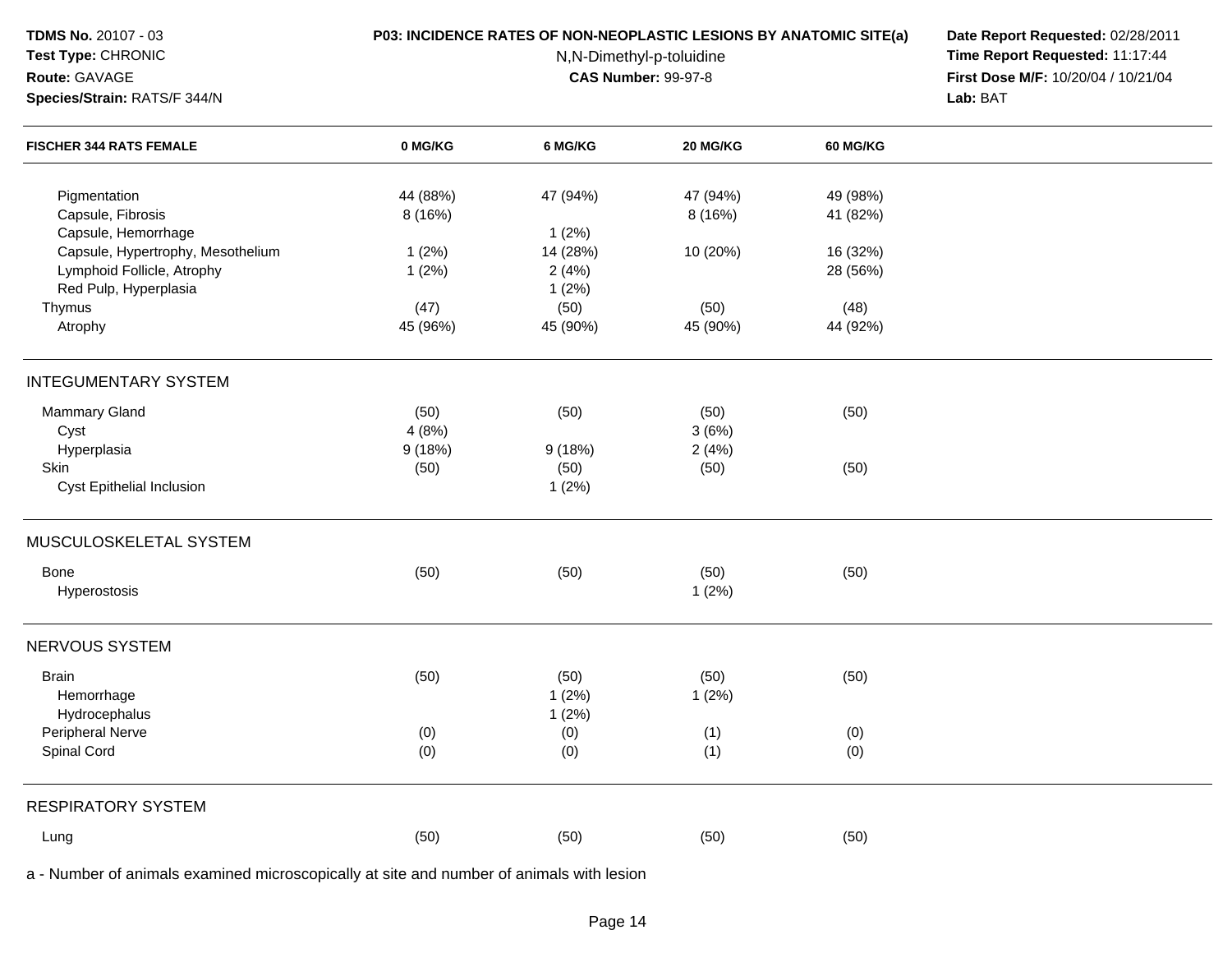## **Test Type:** CHRONIC

#### **Route:** GAVAGE

**Species/Strain:** RATS/F 344/N

## **P03: INCIDENCE RATES OF NON-NEOPLASTIC LESIONS BY ANATOMIC SITE(a) Date Report Requested:** 02/28/2011

N,N-Dimethyl-p-toluidine

 **Time Report Requested:** 11:17:44 **First Dose M/F:** 10/20/04 / 10/21/04<br>**Lab:** BAT **Lab:** BAT

| <b>FISCHER 344 RATS FEMALE</b>                                  | 0 MG/KG  | 6 MG/KG  | 20 MG/KG | <b>60 MG/KG</b> |  |
|-----------------------------------------------------------------|----------|----------|----------|-----------------|--|
|                                                                 |          |          |          |                 |  |
| Congestion                                                      |          |          |          | 2(4%)           |  |
| Fibrosis                                                        | 1(2%)    |          |          |                 |  |
| Inflammation                                                    | 3(6%)    |          |          | 1(2%)           |  |
| Metaplasia, Squamous                                            | 2(4%)    |          |          |                 |  |
| Alveolar Epithelium, Hyperplasia                                | 5 (10%)  | 2(4%)    | 2(4%)    | 2(4%)           |  |
| Alveolus, Infiltration Cellular, Histiocyte                     | 11 (22%) | 10 (20%) | 11 (22%) | 17 (34%)        |  |
| Nose                                                            | (50)     | (49)     | (50)     | (49)            |  |
| Foreign Body                                                    | 3(6%)    | 8 (16%)  | 1(2%)    | 4(8%)           |  |
| Inflammation                                                    | 23 (46%) | 24 (49%) | 22 (44%) | 45 (92%)        |  |
| Glands, Hyperplasia                                             |          |          |          | 1(2%)           |  |
| Glands, Olfactory Epithelium, Dilatation                        |          |          |          | 48 (98%)        |  |
| Glands, Olfactory Epithelium, Hyperplasia                       |          |          | 4(8%)    | 47 (96%)        |  |
| Glands, Olfactory Epithelium, Metaplasia                        |          |          |          | 42 (86%)        |  |
| Glands, Olfactory Epithelium, Necrosis                          |          |          |          | 18 (37%)        |  |
| Glands, Respiratory Epithelium, Dilatation                      | 5 (10%)  | 12 (24%) | 27 (54%) | 47 (96%)        |  |
| Glands, Respiratory Epithelium, Hyperplasia                     | 6(12%)   | 9(18%)   | 22 (44%) | 45 (92%)        |  |
| Glands, Respiratory Epithelium, Metaplasia,<br>Respiratory      | 17 (34%) | 33 (67%) | 44 (88%) | 47 (96%)        |  |
| Glands, Transitional Epithelium, Dilatation                     |          |          |          | 9(18%)          |  |
| Glands, Transitional Epithelium, Hyperplasia                    |          | 4(8%)    | 12 (24%) | 24 (49%)        |  |
| Nasolacrimal Duct, Inflammation                                 | 1(2%)    |          |          |                 |  |
| Nerve, Atrophy                                                  |          |          |          | 4(8%)           |  |
| Olfactory Epithelium, Accumulation, Hyaline<br><b>Droplet</b>   | 43 (86%) | 42 (86%) | 38 (76%) |                 |  |
| Olfactory Epithelium, Degeneration                              |          |          | 1(2%)    | 46 (94%)        |  |
| Olfactory Epithelium, Hyperplasia, Basal Cell                   |          |          |          | 25 (51%)        |  |
| Olfactory Epithelium, Metaplasia, Respiratory                   | 4(8%)    | 6(12%)   | 1(2%)    | 21 (43%)        |  |
| Olfactory Epithelium, Metaplasia, Squamous                      |          |          |          | 2(4%)           |  |
| Respiratory Epithelium, Accumulation, Hyaline<br><b>Droplet</b> | 35 (70%) | 30 (61%) | 23 (46%) | 2(4%)           |  |
| Respiratory Epithelium, Hyperplasia                             | 10 (20%) | 13 (27%) | 11 (22%) | 41 (84%)        |  |
| Transitional Epithelium, Degeneration                           |          |          |          | 1(2%)           |  |
| Transitional Epithelium, Hyperplasia                            |          | 1(2%)    | 6(12%)   | 33 (67%)        |  |
| Trachea                                                         | (50)     | (50)     | (50)     | (50)            |  |
| Inflammation                                                    |          |          |          | 1(2%)           |  |
| Inflammation, Suppurative                                       |          |          |          | 1(2%)           |  |
| Perforation                                                     |          |          |          | 1(2%)           |  |
|                                                                 |          |          |          |                 |  |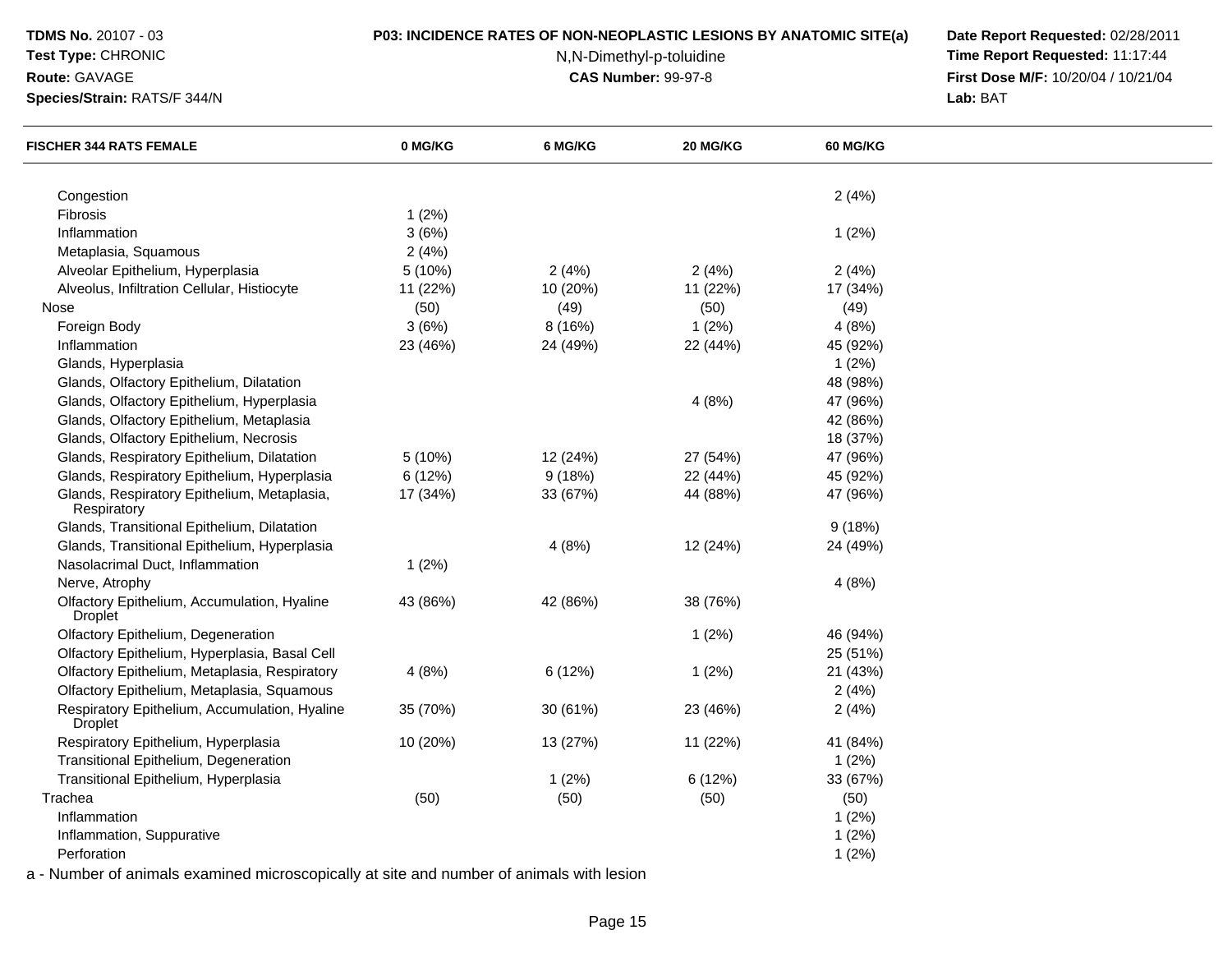# **Test Type:** CHRONIC

## **Route:** GAVAGE

**Species/Strain:** RATS/F 344/N

## **P03: INCIDENCE RATES OF NON-NEOPLASTIC LESIONS BY ANATOMIC SITE(a) Date Report Requested:** 02/28/2011

N,N-Dimethyl-p-toluidine

 **Time Report Requested:** 11:17:44 **First Dose M/F:** 10/20/04 / 10/21/04<br>**Lab:** BAT **Lab:** BAT

| <b>FISCHER 344 RATS FEMALE</b>               | 0 MG/KG  | 6 MG/KG  | 20 MG/KG | 60 MG/KG |  |
|----------------------------------------------|----------|----------|----------|----------|--|
|                                              |          |          |          |          |  |
| SPECIAL SENSES SYSTEM                        |          |          |          |          |  |
| Ear                                          | (1)      | (0)      | (0)      | (1)      |  |
| Eye                                          | (50)     | (50)     | (50)     | (50)     |  |
| Cataract                                     | 3(6%)    | 2(4%)    | 3(6%)    |          |  |
| Ciliary Body, Cornea, Inflammation           | 1(2%)    |          |          |          |  |
| Cornea, Degeneration                         |          |          |          | 1(2%)    |  |
| Retina, Atrophy                              | 2(4%)    | 3(6%)    | 3(6%)    | 1(2%)    |  |
| <b>Harderian Gland</b>                       | (50)     | (50)     | (50)     | (50)     |  |
| Inflammation                                 | 6 (12%)  | 4(8%)    | 2(4%)    | 1(2%)    |  |
| <b>Lacrimal Gland</b>                        | (0)      | (0)      | (0)      | (1)      |  |
| <b>URINARY SYSTEM</b>                        |          |          |          |          |  |
| Kidney                                       | (50)     | (50)     | (50)     | (50)     |  |
| Accumulation, Hyaline Droplet                | 25 (50%) | 23 (46%) | 5 (10%)  | 1(2%)    |  |
| <b>Calculus Micro Observation Only</b>       |          |          | 1(2%)    |          |  |
| Cyst                                         |          | 1(2%)    |          | 1(2%)    |  |
| Infarct                                      | 4(8%)    |          | 5(10%)   | 2(4%)    |  |
| Mineralization                               | 33 (66%) | 35 (70%) | 35 (70%) | 37 (74%) |  |
| Nephropathy                                  | 28 (56%) | 38 (76%) | 38 (76%) | 41 (82%) |  |
| Pigmentation                                 | 41 (82%) | 45 (90%) | 43 (86%) | 49 (98%) |  |
| Papilla, Fibrosis                            | 1(2%)    |          | 1(2%)    |          |  |
| Papilla, Inflammation                        | 1(2%)    |          |          |          |  |
| Papilla, Necrosis                            |          |          |          | 1(2%)    |  |
| Pelvis, Dilatation                           |          |          |          | 1(2%)    |  |
| Pelvis, Inflammation                         | 3(6%)    | 3(6%)    | 9(18%)   | 5 (10%)  |  |
| Pelvis, Transitional Epithelium, Hyperplasia | 2(4%)    | 3(6%)    | 8 (16%)  | 6 (12%)  |  |
| Renal Tubule, Dilatation                     | 1(2%)    |          |          |          |  |
| Renal Tubule, Hyperplasia                    | 1(2%)    |          |          |          |  |
| <b>Urinary Bladder</b>                       | (50)     | (50)     | (50)     | (50)     |  |
| Inflammation                                 |          |          |          | 1(2%)    |  |